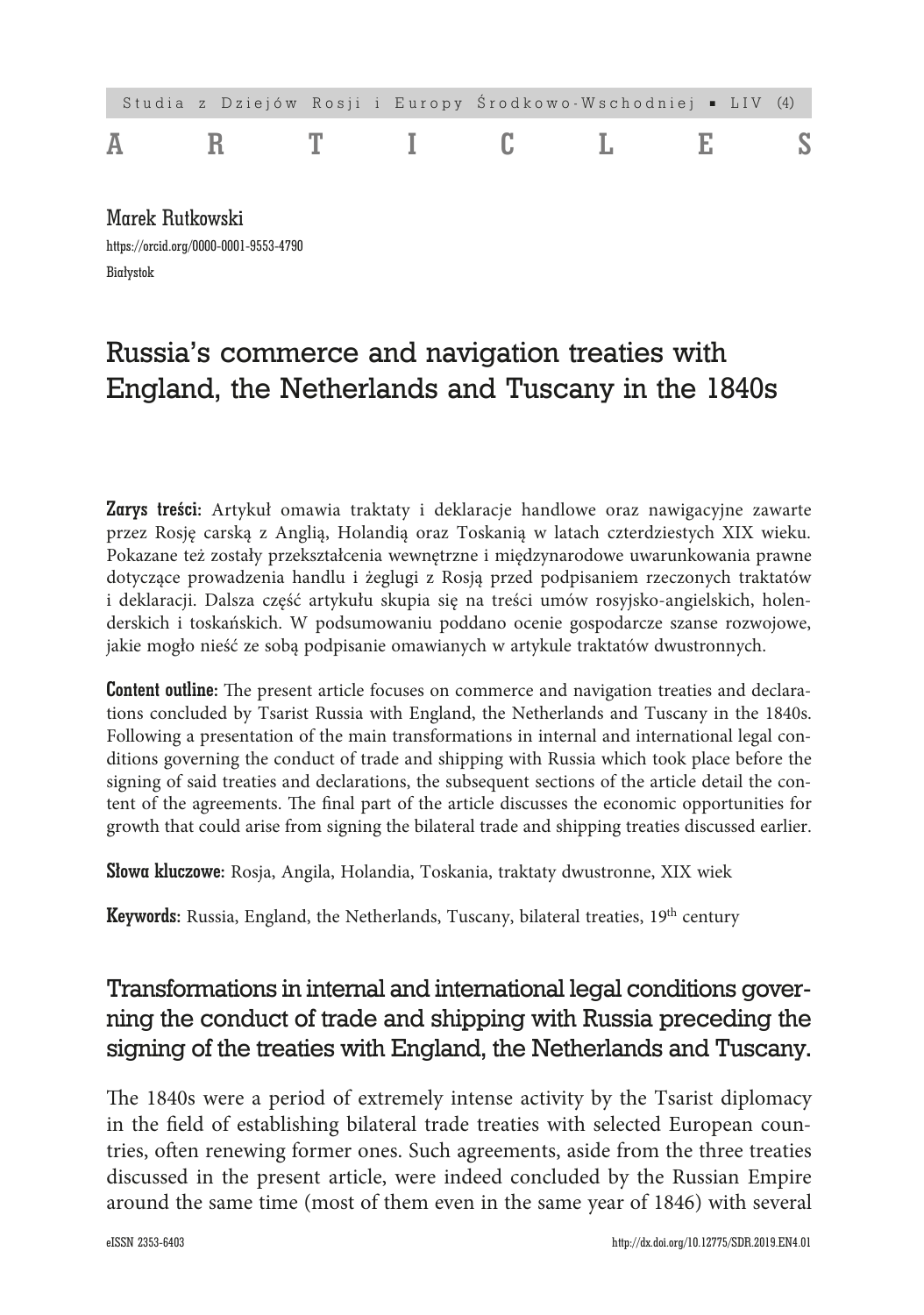other countries, including France,<sup>1</sup> Austria,<sup>2</sup> and Turkey.<sup>3</sup> The last two are discussed by the author of the present article in a separate study.

Discussing this activity requires emphasising and correlating an unusual occurrence that might influence to some extent, only indirectly of course, the matter of British-Russian trade relations in question, namely the need to "clear the air," unquestionably required following the introduction of an absolute ban on slave trade at the beginning of the 1840s. On 8/20 December 1841 a treaty was signed in London between Russia, Great Britain, France and Prussia "on the suppression of the trade in negroes [sic]." This treaty was quickly ratified (in four copies) by Tsar Nicholas I, which took place in Sankt Petersburg on 3/15 January 1842.<sup>4</sup> The Governing Senate in Sankt Petersburg was then obliged to issue precise regulations pertaining to the discussed issue. Along with Nicholas I's edict, the Petersburgbased newspaper *Senatskie Vedomosti* also published the original French and Russian text of the treaty concluded in London on 20 December 1841.

The edict stated that the Treaty of December 1841 "not only decreed the prohibition or renewal of prohibition for all subjects of the contracting parties of the trade in negroes in their possessions or under their ensigns, and of assisting this trade with one's capital or vessels, and of participating in it at all, whether directly or otherwise, but even recommended that all steps undertaken towards resuming or pursuing this trade be considered a crime equal to maritime looting and that all ships used for this purpose be deprived of the right to protection granted by the flag of that or any other contracting power."

Based on this treaty, the tsar also instructed all subjects of his empire that, from this time onwards, "everyone suspected of engaging in trade in black slaves, or of any direct or other participation in this trade, should be tried in the court of law and sentenced to punishments pertaining in our law to robbery and sea looting."5

This removed the obstacle that precluded Russia (at least from a moral point of view, to which Tsar Nicholas I often referred in his actions in the international arena, at least formally) from signing a number of "modern" agreements of both commercial and navigational nature, with particular emphasis on the nations involved in such trade until then.

<sup>1</sup> F. F. Matrens, *Recueil des traités et conventions conclus par la Russie avec les puissances étrangères*, vol. 15: *Traités avec La France,* Sankt Petersburg, 1909, pp. 205–219.

<sup>2</sup> Id., *Recueil des traités et conventions conclus par la Russie avec les puissances étrangères,* vol. 4, part 1: *Traités avec L'Autriche 1815–1849*, Sankt Petersburg, 1878, pp. 551–559.

<sup>&</sup>lt;sup>3</sup> The author provides a detailed description of, inter alia, the Russian-Turkish Treaty of 1846 in the article: "Handlowe i nawigacyjne konwencje rosyjskie zawarte z Turcją i Austrią w roku 1846," in: *Odessa i Morze Czarne jako przestrzeń literacka*, ed. J. Ławski, N. Maliutina, Białystok–Odessa, 2018, pp. 158–177.

<sup>4</sup> F. F. Martens, *Recueil des traités et conventions conclus par la Russie avec les puissances étrangères*, vol. 12: *Traités avec l'Angleterre 1832–1895*, Saint Petersbourg, 1898, pp. 170–197. The treaty was signed by: Brunnow, Koller, Ste. Aulaire, Aberdeen and Schleinitz.

<sup>5</sup> *Tygodnik Petersburski. Gazeta Rządowa Królestwa Polskiego*, no. 45 of 16/28 June 1842, pp. 247–248.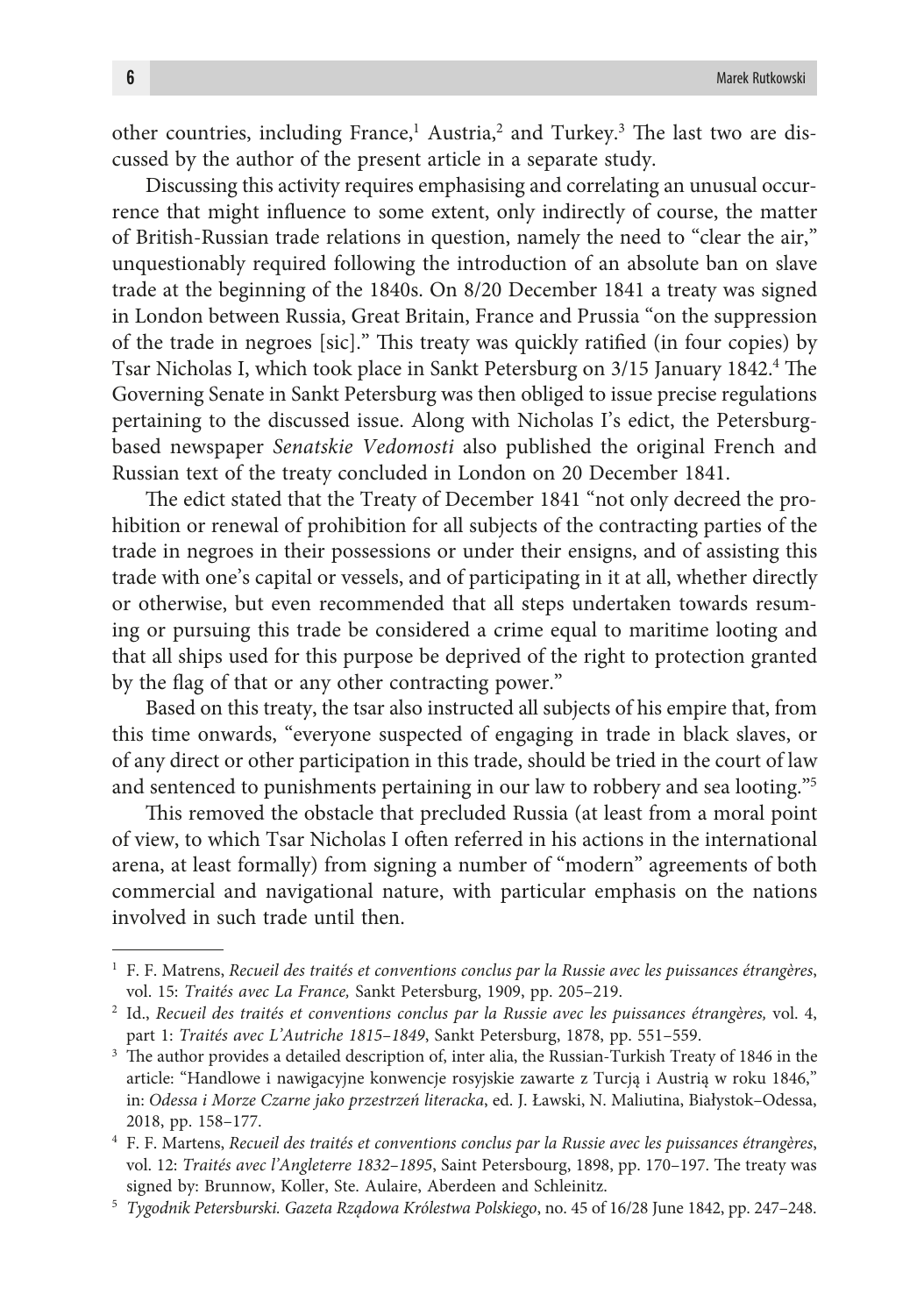Another factor worth mentioning here is the introduction on 19 June/1 July 1845 (i.e. relatively shortly before Russia signed treaties and declarations on commerce and shipping with the Netherlands and Tuscany) of internal regulations which considerably impeded the practical conduct of trade with Russia by representatives of countries that did not enjoy the highest privileged status.

In 1845, the Tsarist authorities decided to introduce additional trade fees for vessels calling at the ports of the Russian Empire which did not come from countries that enjoyed the highest privileged status. Particularly important here were Articles 2 and 3 of the aforementioned Tsarist decree of 1 July 1845 (published a month later, i.e. on 19/31 July 1845), which imposed extraordinary taxes on such ships (based on cargo capacity measured in lasts), as well as other financial charges, referred to as "excess material fees." In practice, this regulation boiled down to levying a tax on the cargo (bulk materials, etc.) of ships from countries without preferential treatment, based on the vessels' size, set at one ruble in silver per last. The "excess material fee," on the other hand, meant paying a further 50% of the customs duty imposed on merchant vessels from countries not benefiting from the clause described above.<sup>6</sup> It is clear that this regulation could undoubtedly provide a direct and indirect incentive for the signing of (new) commercial and shipping agreements with Russia, which would grant mutual partners the highest privileged status.

## Treaty on Commerce and Shipping concluded on 30 December 1842/11 January 1843 between the Emperor of All Russia Nicholas I and the Queen of the United Kingdom of Great Britain and Ireland Victoria.

The first of the agreements discussed here, officially called the "Treaty on Commerce and Shipping," was concluded on 30 December 1842/11 January 1843 between the Russian Tsar Nicholas I and the English Queen Victoria. Formally, the agreement was signed by the plenipotentiaries of the tsar: Minister of Foreign Affairs Karl Robert (Vasilevich) Reichsgraf von Nesselrode<sup>7</sup> and Georg Ludwig Cancrin (Yegor Frantsevich Kankrin), who served as Minister of Finance until 1/13 May 1844.<sup>8</sup>

<sup>6</sup> *Polnoye Sobranye Zakonov Rossiyskoi Imperii, Sobranye Vtoroye,* vol. 21: *1845*, Sankt Petersburg, 1846, pp. 467–468; *Gazeta Rządowa Królestwa Polskiego*, no. 260 of 11/23 November 1847, p. 1992.

<sup>7</sup> M. Poleskov, *Nesselrode Karl (Karl Robert) Vasilievits, Rosskiy Bibliografitseskiy Slovar, Naake- -Nakenskiy – Nikolai Nikolaevich Starsiy*, Sankt Peterburg, 1914, p. 244. Nesselrode worked at the Ministry of Foreign Affairs from 9/21 April 1816, he was Vice Chancellor of the State from 24 March/5 April 1828, and Chancellor of the State from 17 March/29 March 1845 until 1856. He died in Sankt-Peterburg on 11/23 March 1862.

<sup>8</sup> S. Kulibin, A. F., *Kankrin Graf Yegor Francovic, Rosskiy Bibliografitseskiy Slovar, Ibak-Klucarev*, Sankt Peterburg, 1897, p. 449; J. A. Lorentz, R. T. Schmitt, A. G. Volkner, *Count Georg Cancrin*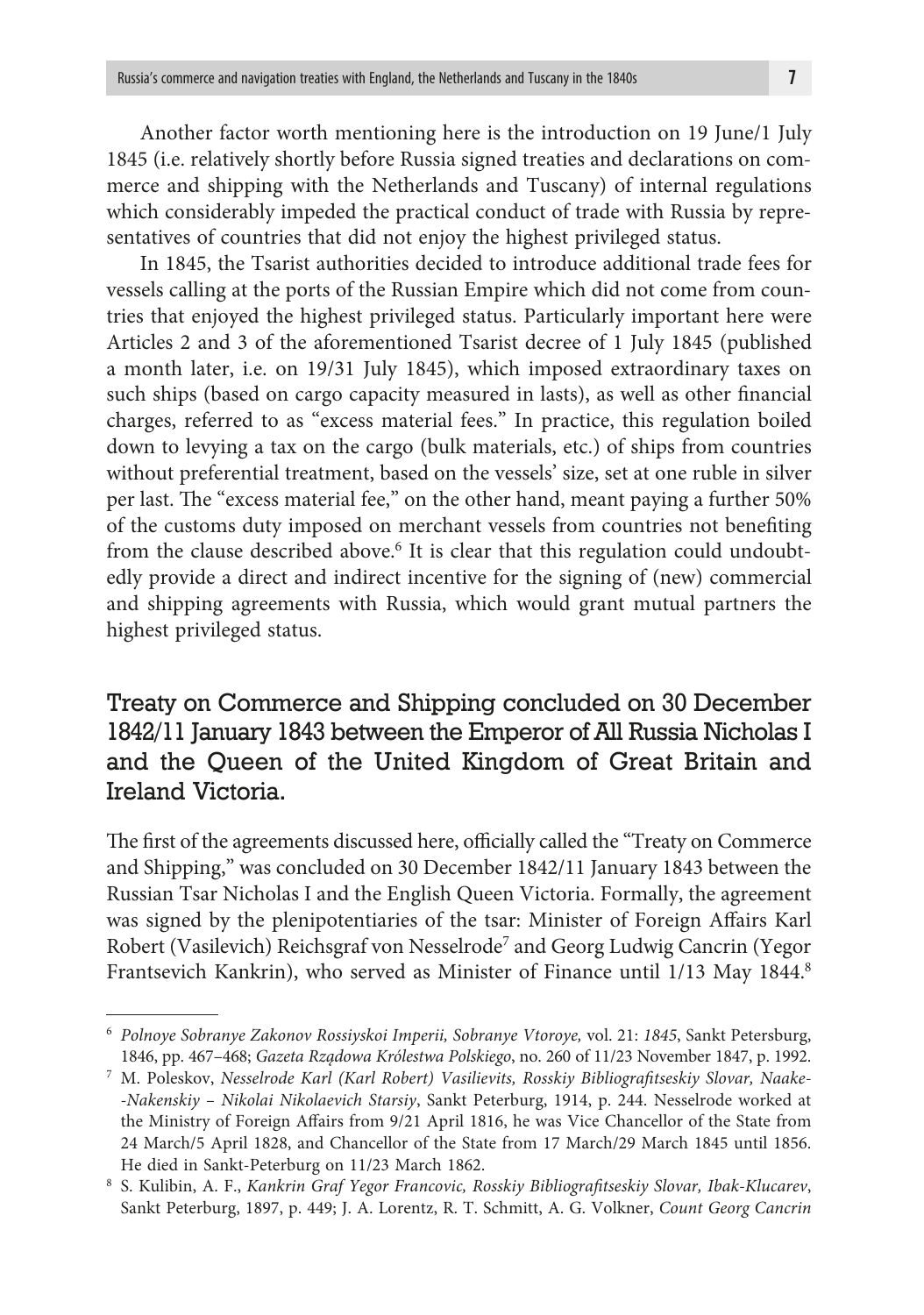The English side was represented by Baron Stuart de Rothesay (that is: Charles Stuart, 1<sup>st</sup> Baron Stuart de Rothesay of the Isle of Bute).<sup>9</sup>

Surprisingly, Tsar Nicholas I ratified the aforementioned international agreement (with two separate articles) almost immediately, already on 2/14 January 1833.10 This haste was due to the previously expressed formal expectations. According to Article 16 of the document, the instruments of ratification of both parties were to be exchanged in London within one month of signing the agreement (i.e. by 29 January/10 February 1843 at the latest), or even earlier.

The duration of the agreement was set at ten years from its ratification (in practice almost until the end of January 1853), with an automatic extension for another twelve months, during which time one of the parties had the possibility to notify the other party of its intention to "repeal the treaty." The principle adopted was that if such a notification were to be received, the treaty itself and all its obligations would automatically cease to be in force only after a further 365 days.11

On 31 March/12 April 1843, the Governing Senate in Sankt Petersburg issued a public decree by which the original text of the Anglo-Russian agreement and its translation were publicly announced. In the official "Polish" press of the Paskevich era this treaty (or rather its first part) was published in no. 30 of *Tygodnik Petersburski. Gazeta Rządowa Królestwa Polskiego* [Petersburg Weekly. Government Journal of the Kingdom of Poland] of 20 April/2 May 1843.12

Under Article 1 of the treaty, shipping and trade for vessels and subjects of both contracting parties were henceforth free of any restrictions in all their (territorial) possessions. It was clearly specified that the territories in question included those areas of English and Russian dominions where both shipping and trade were at the time, or would be in the indefinite future, considered "free" for ships and citizens of any third country. At the same time, it was decided that from the moment of the ratification of the agreement (or more precisely: from the moment of the mutual exchange of ratification instruments), English ships either calling

*and the History of Cancrinite Discovery*, http://www.minbook.com/site\_files/16-2-en-Page24-25. pdf [accessed: 11 Jan 2019] 9 F. F. Martens, *Recueil des traités…, vol. 12*, p. 210; *Correspondence of Sir Charles Stuart, Baron* 

*Stuart de Rothesay (1779–1845)*, Edinburgh University Library Special Collections, ref. GB 237 Coll-509, Administrative / Biographical History, available at: https://archiveshub.jisc.ac.uk/ search/archives/84857947-0af8-3dc0-8f71-e6a88b04e7a2 [accessed: 30 Dec 2018]; T. F. Henderson, "Rothesay Stuart Charles (1779–1845)," *Dictionary of National Biography*, vol. 55, London, 1898, p. 75. Baron Stewart de Rothesay served as British Ambassador Extraordinary and Plenipotentiary in Sankt Petersburg from 1841 to 1845, peer of the Parliament, Member of the Queen's Private Council, Knight of the Most Honourable Order of the Bath, and Knight of the Military Order of the Tower and of the Sword, of Valour, Loyalty and Merit (Ordem Militar da Torre e Espada do Valor, Lealdade e Mérito).

<sup>10</sup> F. F. Martens, *Recueil des traités…, vol. 12*, pp. 210, 223; *Tygodnik…*, no. 30 of 20 April/2 May 1843, p. 186.

<sup>11</sup> *Tygodnik…,* no. 34 of 4/18 May 1843, p. 212.

<sup>12</sup> *Tygodnik…,* no. 30 of 20 April/2 May 1843, p. 186.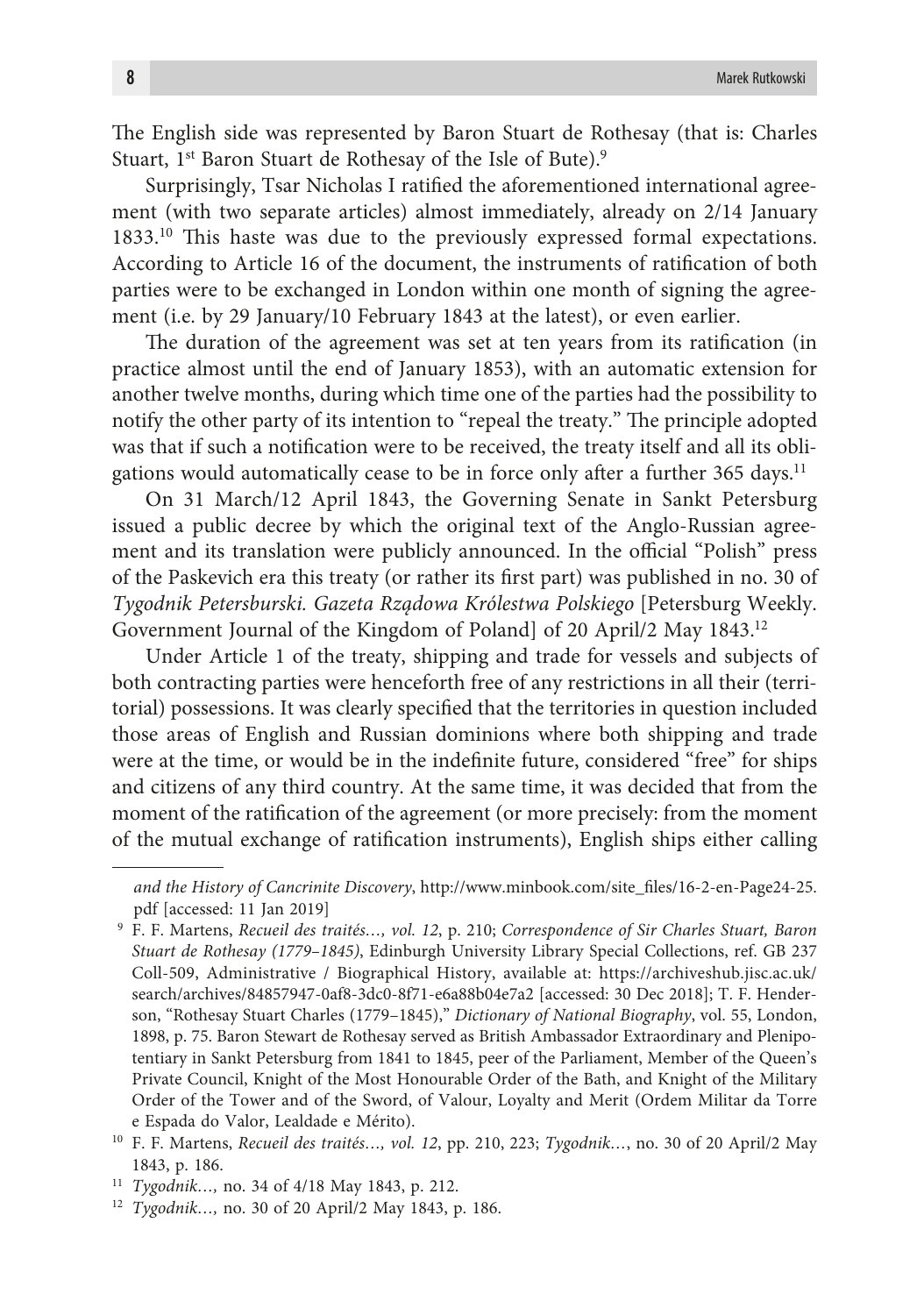at ports of the Russian Empire or leaving those ports would not be subject to any fees or customs duties, apart from those already agreed upon for the ships of the receiving party, i.e. Russia. A similar rule applied to all Russian ships calling at ports located in the United Kingdom of Great Britain and Ireland and "in all the estates of the Most Serene Queen."

This, of course, implied further solutions, considerably facilitating Russian trade within the United Kingdom, and vice versa. Two facts were taken into account. First of all, the British ships loaded with commercial cargo could now enter Russian ports by sailing directly from countries outside the jurisdiction of the British queen and of the Russian tsar, paying only the customs duties imposed in those ports and on "domestic" vessels, i.e. Russian ships. This was connected to "the benefits which this Treaty provides [to the same extent] to English trade" conducted in the Grand Duchy of Finland.

The second solution, in turn, was related to the possibility of entering ports in Great Britain, Ireland and British dependencies by Russian ships with cargoes arriving "from the estuaries of the Vistula, Nemunas, or any other river whose tributary is a navigable river originating in the [Russian] State," or only passing through a territory leased by the Empire. These ships were now to be received at their destination ports under the same principle and with identical rights, "as if these ships were coming directly from Russian or Finnish [ports]," i.e. benefiting from all privileges and liberties guaranteed by the Russian-British Treaty on Commerce and Shipping. Moreover, Russian ships leaving British ports and areas under British control and heading for the estuaries of the Vistula and Nemunas or the other "aforementioned great rivers" were to be treated "as if" they were heading directly to the ports of the Russian Empire/Great Duchy of Finland.

It was clear, at the same time, that the continuity of the privileges thus defined, granted to Russian ships sailing from places "at the estuary […] of great rivers," i.e. the Vistula and Nemunas, and arriving at British ports, was directly dependent on giving similar rights in the same places to English ships and their cargoes (under exactly the same conditions as applied to Russian ships). This solution, which was practically also largely dependent on the attitude of Prussia, in whose territory both these rivers flowed into the sea, was of course intended to facilitate the trade in grain from the territories of the former Commonwealth, and can be described as substantial especially for the trade in Polish and Lithuanian grain.

In principle, the Treaty of 11 January 1843 covered all agricultural crops (literally "riches of the soil," which would include minerals), as well as industrial products and works of art created in the territories of the Russian state and its dominions<sup>13</sup> (such as the Kingdom of Poland, the Grand Duchy of Finland, or Alaska; as for Alaska itself, however, Article 12 of the Convention specified at the same time that, with regard to trade and navigation on Russian properties on the north-western

<sup>13</sup> *Tygodnik…,* no. 30 of 20 April/2 May 1843, p. 186.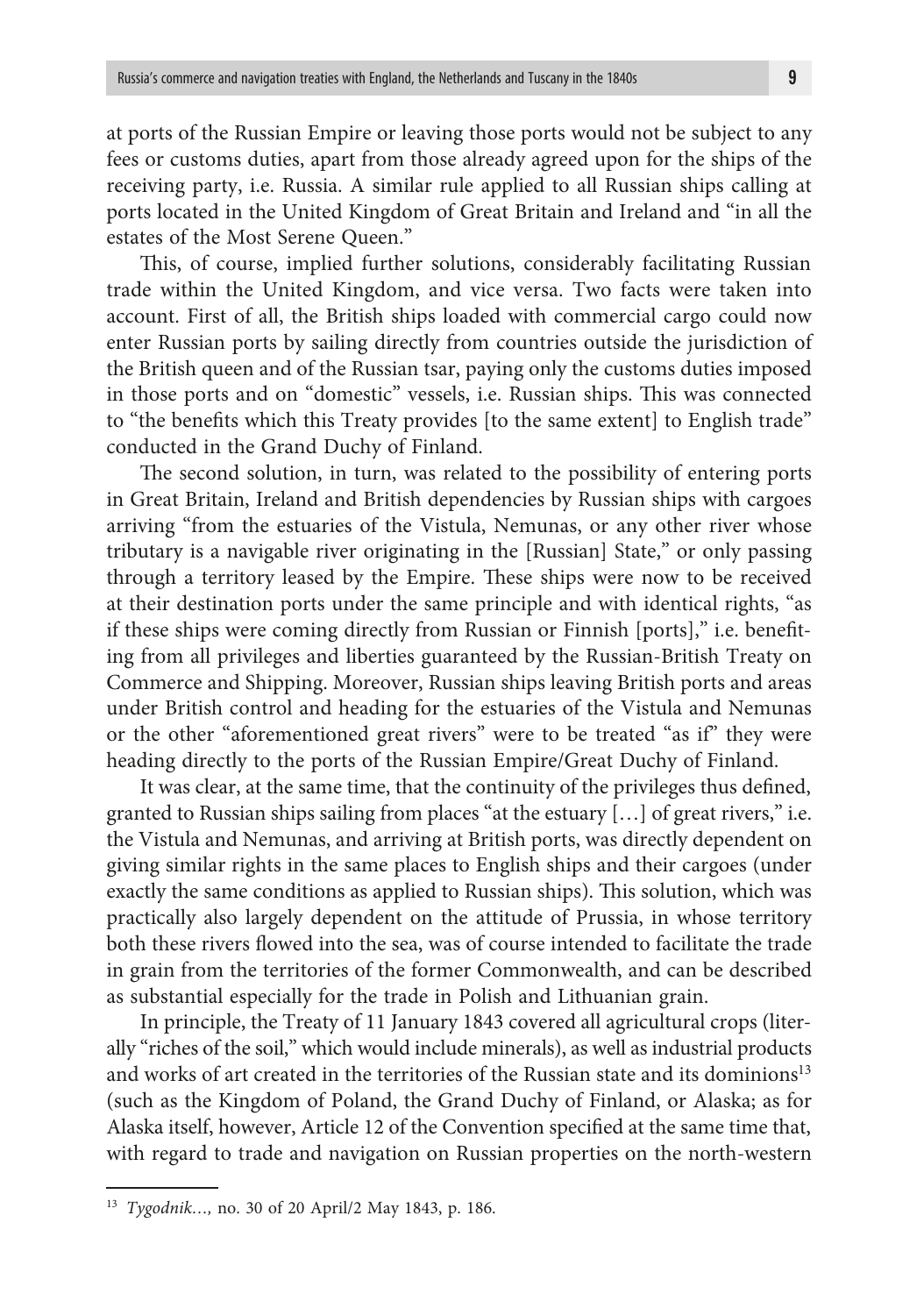shore of North America, the Convention concluded in Sankt Petersburg on 16/28 February 1825 remained in force).14 This was confirmed by the inclusion into this category of all products, crops, etc., which could be exported by means of the larger and smaller rivers indicated earlier, i.e. the Vistula and Nemunas. These goods could now be brought freely into the ports of the United Kingdom and its dependent territories. The same was true of all agricultural and industrial products and works of art exported to Russia by the British side. Trade in all these goods, etc., was to be subject to mutual and in all respects<sup>15</sup> identical "privileges and liberties" as regards imports and exports by sea on vessels of both parties to the treaty.16

The treaty made Russian and English ships equal in their designation as means of transport of domestic origin. Namely, it was stated in Article 5 of the act that all objects, goods and crops imported into the United Kingdom, Ireland and British dependencies on Russian ships would be subject to customs duties under the same conditions as if they were introduced into the British Empire on English ships. It was therefore precisely specified that the objects in question were "all objects that were not the products of industry and art of the contracting states or their dependencies" and that came either directly from ports falling under Tsarist authority or from the so-called main (or smaller) rivers, i.e. mainly from the estuaries of the Vistula and Nemunas rivers. At the same time, goods imported from the British Empire on English ships were also to be subject solely to such customs duties as if they were imported on vessel flying the Russian ensign. To emphasise the severity and importance of the solutions thus introduced, Queen Victoria "ensured" that Russian ships and Tsarist trade—under said Article 5 of the Treaty—would enjoy all the possible benefits and privileges of the trade and shipping that were experienced at any given time, or could be experienced in the future, by representatives of the nations "enjoying privileged status." This in turn was to result from signed and ratified existing laws, parliamentary acts, judgements of the Council (the Privy Council in this context), or possibly international treaties.

Similarly, the principle of imposing customs duties on goods in Russian and British ports only as if they had been imported or exported on English or Russian ships was applied from now on to all objects, crops, etc. that were traded legally (in accordance with the provisions of the Treaty of 11 January 1843, or in accordance with the laws in force in both countries), $17$  "either under the English or the Russian ensign." Moreover, all objects and goods that could be legally exported from British or Russian ports on ships belonging to either contracting party were granted special premiums, the possibility of customs duty refund and other unspecified benefits.

<sup>14</sup> *Tygodnik…,* no. 34 of 4/18 May 1843, p. 212.

<sup>15</sup> *Tygodnik…,* no. 30 of 20 April/2 May 1843, p. 186.

<sup>16</sup> Ibid., p. 187.

<sup>17</sup> *Tygodnik…,* no. 32 of 27 April/9 May 1843, p. 186.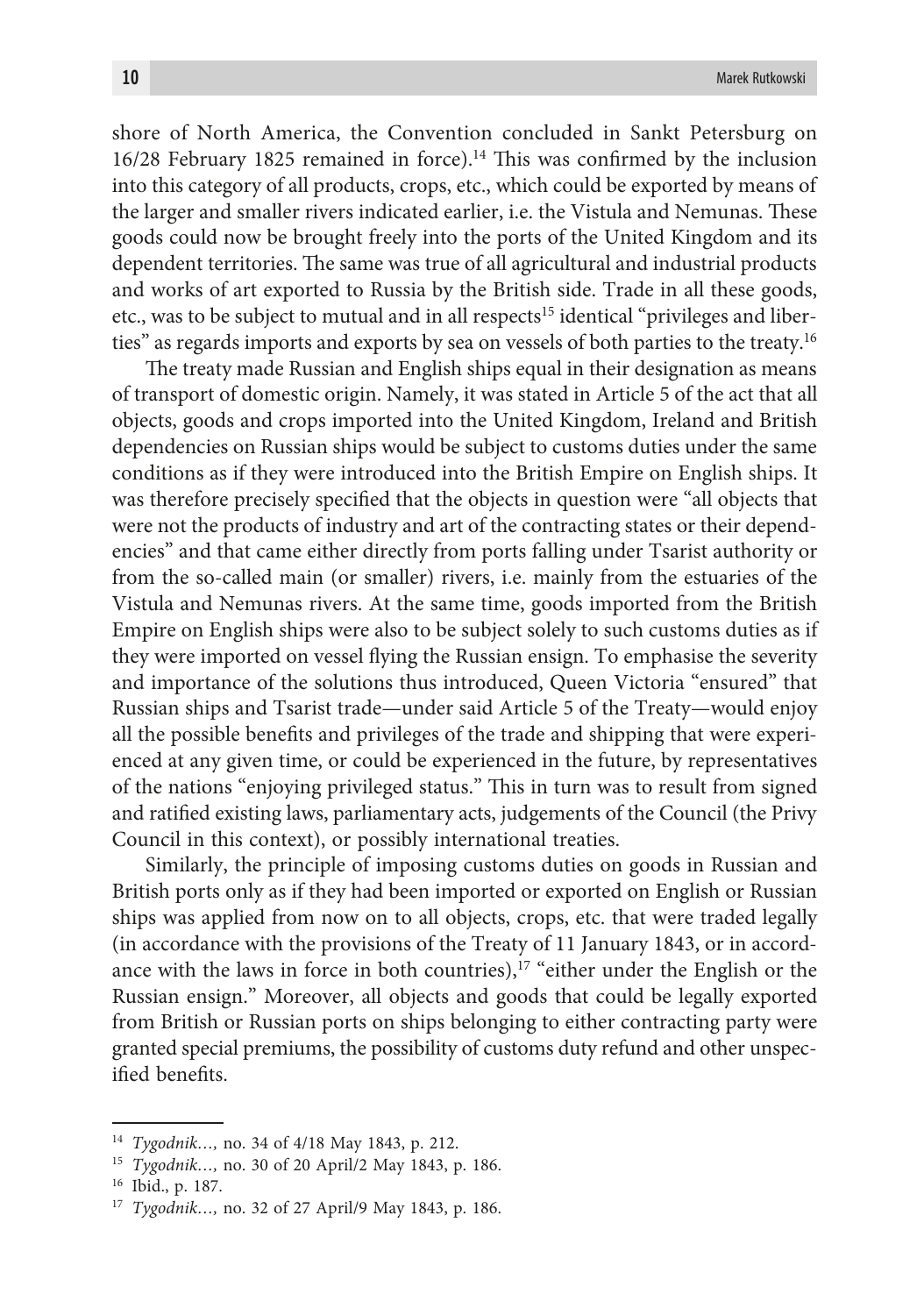Bilateral symmetry also applied to the storage of goods and the storage buildings themselves. Both contracting parties undertook to ensure that all objects and goods imported into British and Russian ports, and then deposited or locked in local warehouses, would be subject to exactly the same conditions, regulations and charges for the duration of their storage as if they were imported into a given port on "domestic" vessels. It was also logical that a similar solution was applied to the export process of these goods or objects; i.e. they were subject to the same procedures, regulations and charges when exported to the other party, as if these exports were carried out on their own vessels.

The January 1843 Agreement strongly emphasised the need to introduce and maintain a permanent principle of free trade in bilateral relations, based on the requirements of full free competition and absolutely unrestricted trade. It was clearly stated that neither government, nor any (trade) company, corporation or agent acting on their behalf or under their supervision had the right to grant any preference ("priority") in the purchase of crops, industrial goods and works of art incoming from "one of the two countries and their dependencies" and arriving in the ports of the other. Such decisions were also not to be influenced by the state affiliation of the vessel importing the goods in question. It therefore appeared that "it was a constant intention […] of both contracting parties that there be no inequality or differences between the two."

Particular attention was paid to the issue of trade by Russian merchant ships in the English domains of East India.18 It turned out that Queen Victoria eventually allowed the Russian subjects to be granted identical privileges and benefits as those conferred (or guaranteed in the future) by international treaties or acts of Parliament to merchants of the so-called privileged nations conducting their business in East India. However, this also meant that the Russians engaging in trade in British India had to comply with all laws, regulations, restrictions and arrangements that were in force at that time, or to be issued in the indefinite future, with respect to ships and nationals of any other country that enjoyed privileged status when engaging in trade with British Indian domains.

Such a broadly defined treaty had its local limitations. Pursuant to Article 10 of the Agreement, the provisions of the Agreement of 11 January 1843

<sup>&</sup>lt;sup>18</sup> Central Archives of Historical Records, fond of the Administrative Council of the Kingdom of Poland, File 22, p. 597. Meanwhile, the trade activity conducted in East India by an "agent" of the Kingdom of Poland was practically eliminated already in 1832. The effects of trade activities conducted in India turned out to be particularly unfavourable. As a result of ill-advised speculation conducted by the Polish trade agency in that country, the treasury of the Kingdom suffered a loss of 887.537,18 zł, which amounted to a loss of 16.4 zł per 1 cwt of zinc sent there. In this situation, the Government Revenue and Treasury Commission in Warsaw headed by Furhmann proposed, as early as March 1832, to cease sending zinc to India. At the same time, the Polish tradesman established in Calcutta was ordered to immediately sell off all remaining zinc reserves and return to Poland. The respective decision was passed on 23 March 1832.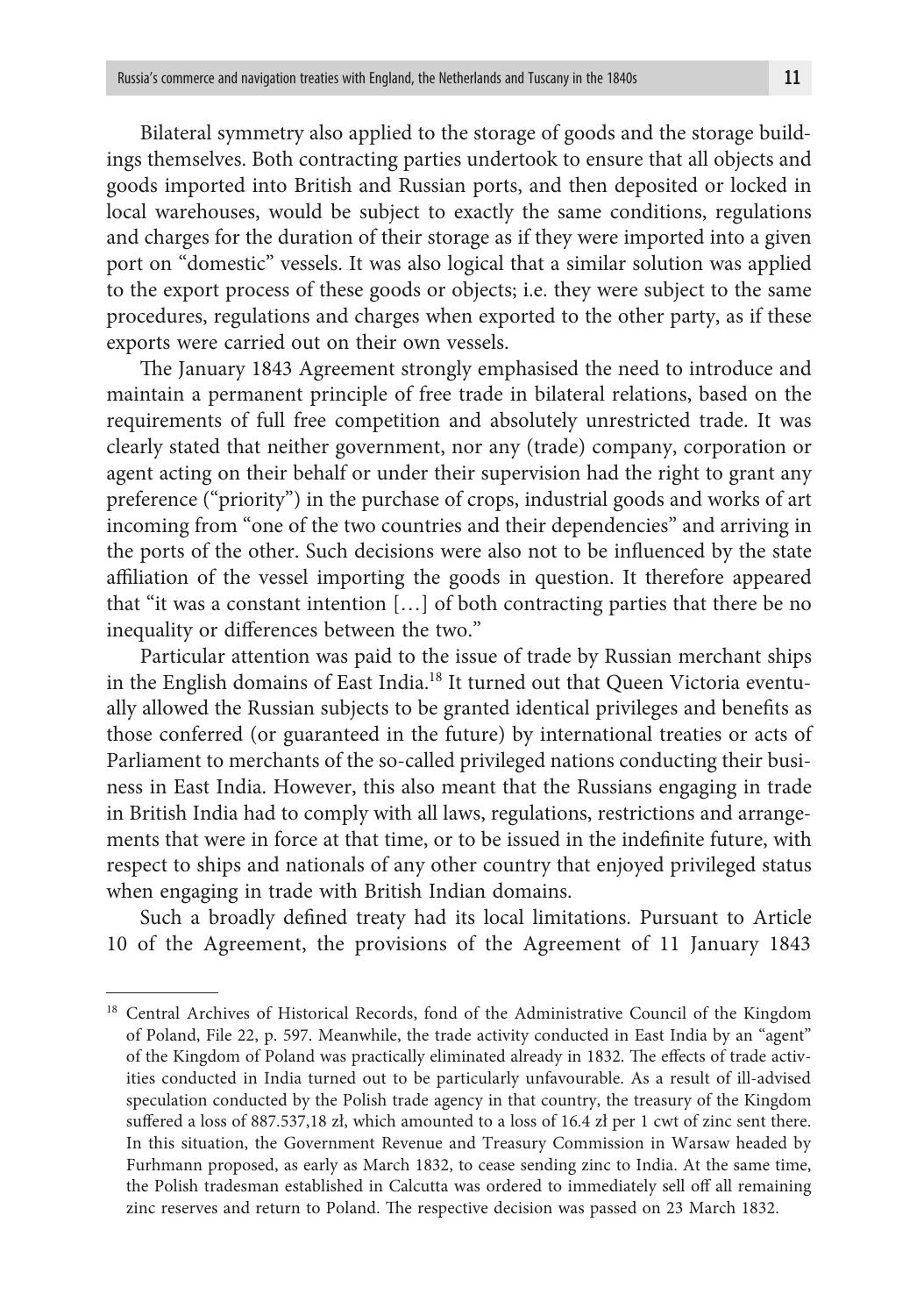were not in force in the case of coastal trade between the domestic ports of one of the contracting parties by the crews of sailing or steam vessels belonging to the other contracting party. This exclusion concerned in particular: a) all aspects of the transport of passengers, freight and objects of trade. The legislators emphasised that coastal shipping would still be reserved exclusively for ships of domestic origin.

Finally, when discussing the content of the Treaty, one more issue relating to the conduct of trade must be addressed. As already outlined above, pursuant to the commercial Treaty of 11 January 1843, the subjects and vessels of the two contracting parties (i.e. not just the goods, etc.) were finally entitled to all the benefits, liberties and privileges enjoyed within the ports of the metropoles and their dependencies by the maritime fleet and traders from the nations that enjoyed privileged status. From the British point of view, such an approach resulted directly from the practical application of the intention that, within the United Kingdom and its dependent territories, Russian vessels be able to benefit fully from the advantages of shipping and trade that had already been granted to another state with the status of a privileged nation, conferred on them by virtue of "laws, acts of Parliament, judgements of the Council, or treaties." The Russian side, on the other hand, sought to achieve a situation in which British vessels and subjects were given the right to fully enjoy, within Russian ports and possessions, the navigational and commercial privileges granted to other countries by virtue of "laws, arrangements, regulations, or treaties." Both Tsar Nicholas I and Queen Victoria also undertook to refrain from granting the subjects or nationals of any other country any new benefits, liberties or privileges in the conduct of shipping and trading with their countries and domains which would not be simultaneously granted to the subjects of either party of the treaty being signed. In two cases, such new rights and privileges had to be guaranteed at no additional charge ("without any remuneration"). Namely: a) when the granting of new benefits to a third party also occurred without any other financial burden; b) when new rights were granted with only a conditional reservation of the eventuality of fees.<sup>19</sup>

The agreement also regulated the handling of extraordinary cases. Pursuant to Article 13 of the agreement, when forced by a storm or other dangerous or unforeseen circumstances to seek shelter in ports of the other contracting party, English or Russian ships were automatically granted the right to carry out necessary repairs, purchase necessary items (or ship parts), and return to sea without having to pay any customs duty. The exception here was the requirement to cover traditional "port and lighthouse" fees, which, in such cases, should be calculated by the port authorities on the same principles as for domestic vessels. When the captain of a ship arriving in urgent need at a port of the other contracting party was forced by circumstances resulting from unexpected expenses to sell a part of

<sup>19</sup> *Tygodnik…*, no. 32 of 27 April/9 May 1843, p. 201.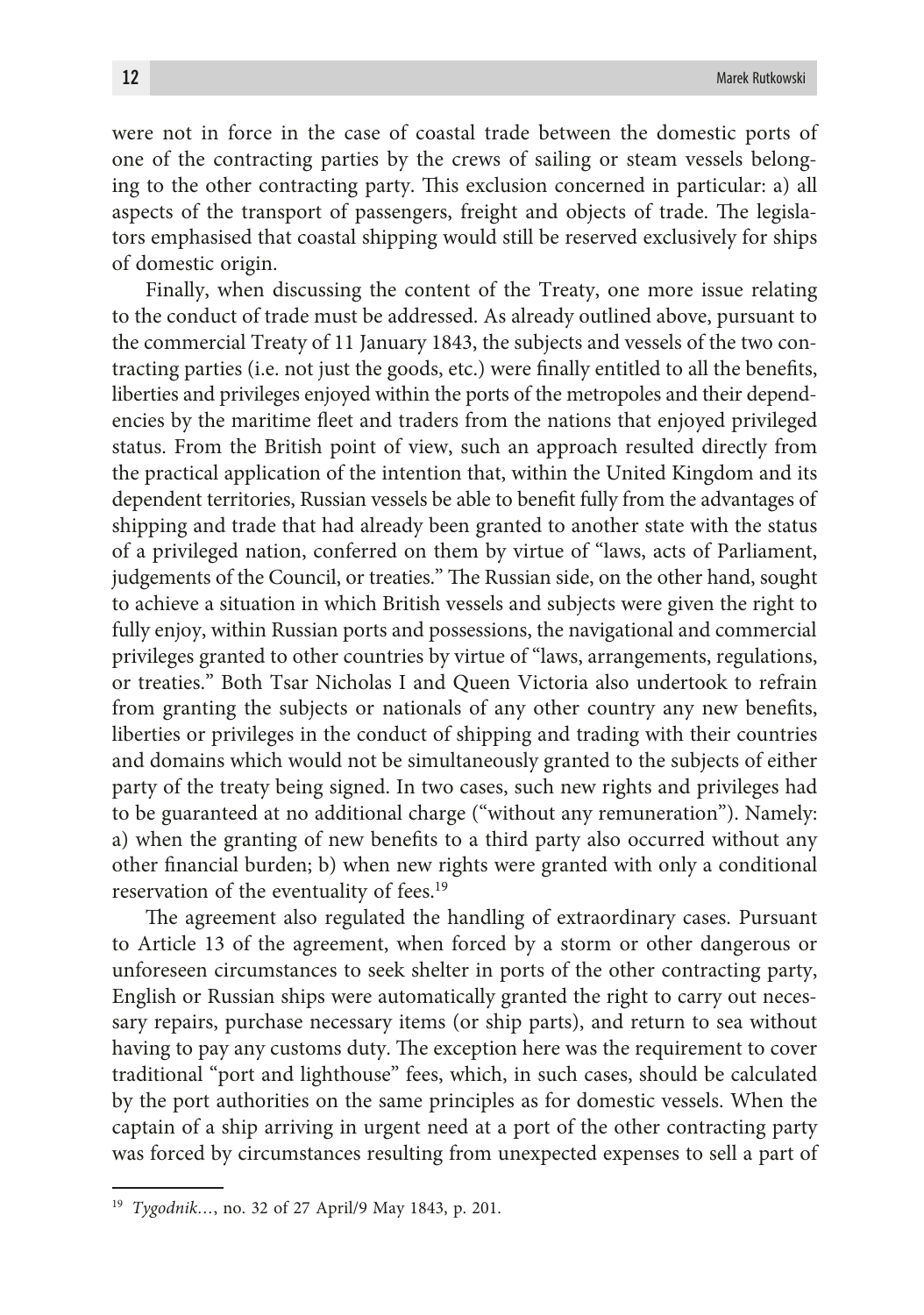goods that he was transporting, he was obliged to comply with the provisions and trade tariffs applicable at the port of call.

In the event of a disaster at sea occurring in an area under the control of the contracting parties of the Treaty of January 1843, the agreement stipulated not only that the shipwrecked receive all the assistance and support they needed, but that the goods "thrown into the sea or salvaged" be returned in full. The items and goods found at the wreck site should be retained and handed over to the injured crew at an appropriate time; however, the principle of paying the so-called "finder's fee" ("le taux de sauvetage") applied. In addition to the finder's fee, it was also necessary to pay any tariff or other financial charges imposed in such cases on goods belonging to domestic ships and on the ships themselves.

Thus, in the case of forced entry into port or a disaster at sea, the representatives of the injured party, i.e. consuls, vice-consuls, or commercial agents would be granted the required rights to formally apply for the assistance needed by their peers. It is also worth noting that the last of the fourteen points of the main part of the Treaty of 11 January 1843 addressed the rather sensitive issue of deserters. Indeed, the formal representatives, residing in the territory under the control of the United Kingdom or the Russian Empire, that is to say: the consuls, vice-consuls, and commercial agents of each of the two contracting parties, were to receive from the local authorities, as a rule, any assistance that could be "legally provided" in the execution of the process of surrendering fugitives from vessels, be they military or merchant.<sup>20</sup>

The Anglo-Russian agreement on trade and shipping contained two important additional ("separate") articles. These articles were considered "so powerful and important as if they were literally brought into […] treaty."

The first one touched on the issue concerning the rather specific nature of this kind of relations between Russia and the Swedish-Norwegian side. This was due to the fact that the Russians believed that their trade relations with the Kingdoms of Sweden and Norway were "founded on separate conditions […] not related to general regulations pertaining to foreign trade in force." The hidden motivation behind this were of course the "benefits" and concessions granted in these countries to the Russian-controlled Grand Duchy of Finland. Hence, this additional article was added to the January 1843 agreement, the purpose of which was essentially to avoid, in this respect, the "ambiguities" or "unnecessary disputes" that could arise in British-Russian trade relations. Based on this assumption, both parties agreed that the specific conditions set out above, granted to Swedish and Norwegian trade, could not be applied in any way to the commercial relations and shipping conditions established between Russia and England.

The second additional article to the agreement contained a number of descriptions of exceptions, liberties and privileges which were not to be understood

<sup>20</sup> *Tygodnik…*, no. 34 of 4/18 May 1843, p. 212.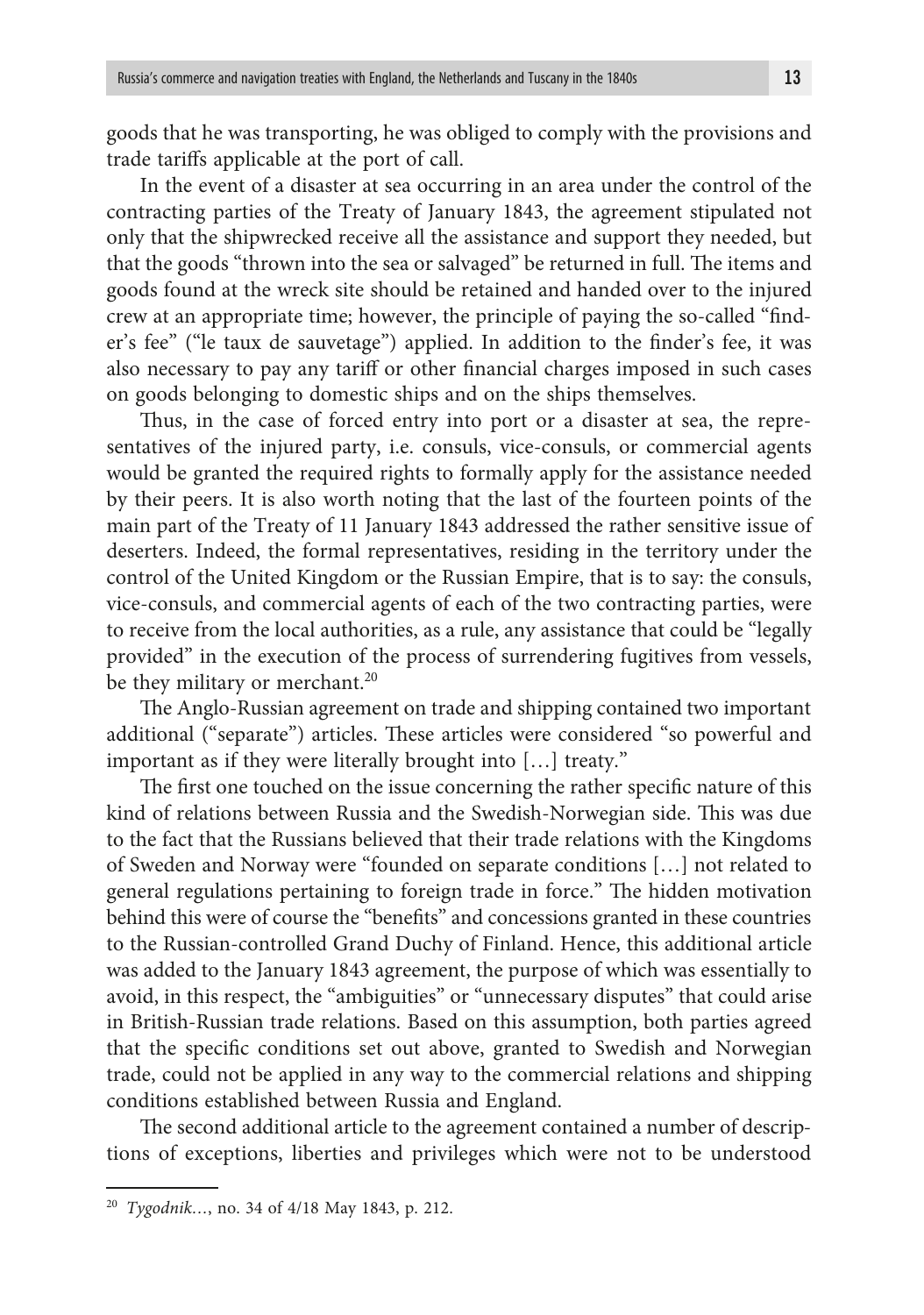as infringements of the principle of Russian-British reciprocity in shipping and commercial relations, as adopted in the Treaty of 11 January 1843. Issues such as the following were covered: a) a three-year exemption from vessel fees for ships constructed in Russia and belonging to Russian subjects; b) a three-year exemption from vessel fees for Turkish ships in the Russian ports of the Black Sea, Azov Sea and Danube Delta; such an exemption was only applicable to ships arriving directly from Turkish ports on the Black Sea shores; in addition, such vessels could not carry more than 80 lasts of cargo; c) the privilege granted to the residents of coastal areas of the Arkhangelsk Governorate, under which they were entitled to import into the ports of said governorate any dried or salted fish free of charge or with only a modest tax; they were also allowed to import selected types of fur; as for exports, the local residents of the Arkhangelsk Governorate were allowed to export grain, ropes, cordage, tar and sailing canvas from their governorate's ports on similar terms; d) a privilege granted by the Tsarist authorities to the Russian-American Company; f) a privilege granted by the Tsarist authorities to the Lübeck Company and the Havre Steam Navigation Company; g) privileges granted by Russian authorities to a number of English Yacht-Club companies in various periods.

For the sake of precision, attention should be drawn to the serious legal turmoil which arose in English-Russian shipping and trade relations with the anticipated outbreak of the Crimean War. Since the period of validity of the treaty formally expired at the end of January 1853, followed by an automatic renewal for the following twelve months, obvious implications in this aspect appeared at the beginning of the war in 1854. This sensitive situation seems to have affected the British side more, at least that is what follows from the fact that already on 20 March 1854, the British Secretary of State for Foreign Affairs at the time, Lord Clarendon, was forced to accept the "Deputation of persons interested in trade with Russia." The delegation sought detailed information from the English diplomat on "the course of action that the English government had decided to take in the case of war" with regard to pursuing trade with Russia, and to the treatment of the property of Russian subjects, present or owning property in the United Kingdom. In the opinion of the guests, the treatment of British citizens and their possessions within the Tsarist empire was directly dependent on the conduct of the British authorities towards Russian individuals and property.<sup>21</sup> In a reply given on the same day, i.e. 20 March 1854, by Lord Clarendon, the British official indicated first of all that, despite the real threat of war<sup>22</sup> and the numerous questions in this respect, principally addressed to himself, he could not answer at the given moment otherwise than by quoting the regulations in force in such cases. Moreover, Clarendon,

<sup>&</sup>lt;sup>21</sup> *Tygodnik…*, no. 23 of 26 April/7 April 1854, p. 170.<br><sup>22</sup> The Russian side declared war on the western allies of Turkey, i.e. England and France, on 21 February 1854.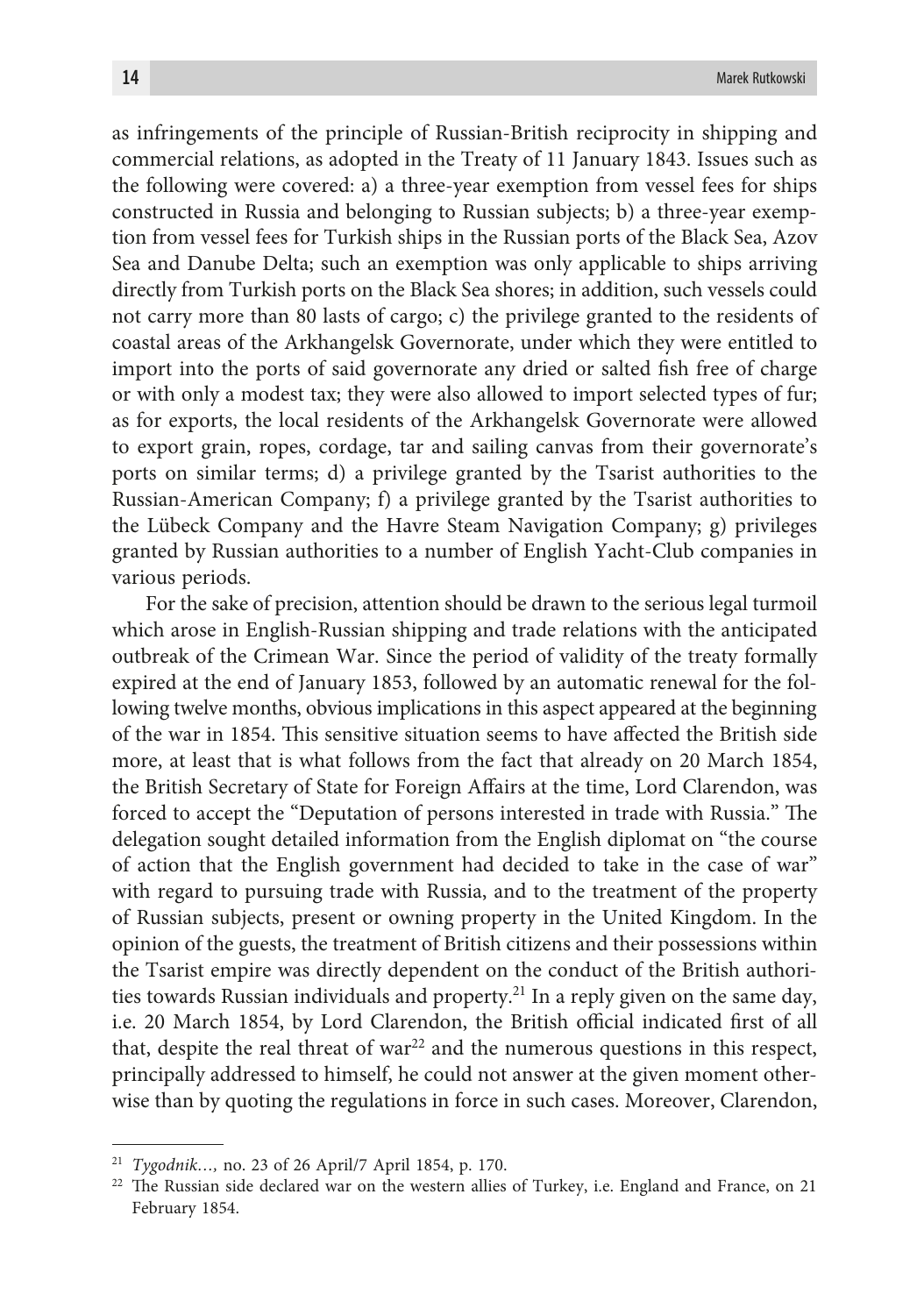"relying on his own legal expertise," addressed a personal request to the Deputation visiting him "that [its members] trust that the fervent desire of the British Government is to alleviate, if possible, war disasters and not to cause futile losses to individuals."

Clarendon added that, at the moment of declaration of war on Russia,<sup>23</sup> the British government intended to announce that Russian ships in British ports were granted a six-week delay for them to pick up all their cargoes and leave the British ports. Moreover, Clarendon also declared full safety and freedom of navigation for the Russian ships encountered on the high seas; however, the condition here was that, on the basis of a review of the documentation provided, the cargoes were proved to have been delivered on board within the six-week period following the formal declaration of war by the United Kingdom.

The Secretary of State for Foreign Policy also pointed out that Russian subjects in the UK "would not be oppressed, either in person or in property." However, in order for the holders of Russian passports to remain safe in England, they had to comply fully with the laws in force and not commit any act illegal for all citizens of the United Kingdom. On the other hand, Clarendon's statement made it clear that the British authorities reserved the right to withdraw the "privileges" of Russian subjects mentioned above in the event that the Russian side did not take similar steps with regard to English citizens residing in Russia.

Finally, when analysing the question of British property remaining within the Russian Empire, which due to various reasons and circumstances had not been removed, Lord Clarendon stressed that these issues were still under consideration by the British government at the time (i.e. it was not decided yet what position to take in this respect). In his view, this problem should be resolved "[…] in a liberal spirit whenever it is proved that the [trade] agreement was concluded in good faith."24

Fulfilling the explicit wish of the British Secretary of State for Foreign Affairs, on 1 April 1854, i.e. the day after the formal declaration of war on the Russian side by the United Kingdom, the British Consul "in Sankt Petersburg and its environs," Estland de Michele, addressed the Russian Chancellor of State, Count Nesserlode, with a diplomatic note ("proclamation") "detailing the course of action that the United Kingdom had decided to take in relation to trade with Russia and Russian property in England."25 The initiative therefore remained in the hands of the British in this respect.

<sup>&</sup>lt;sup>23</sup> Such a declaration was in fact issued on 31 March 1854, i.e. 11 days after the audition.

<sup>24</sup> *Tygodnik…,* no. 23 of 26 April/7 April 1854, p. 171.

<sup>25</sup> Ibid., p. 170–171.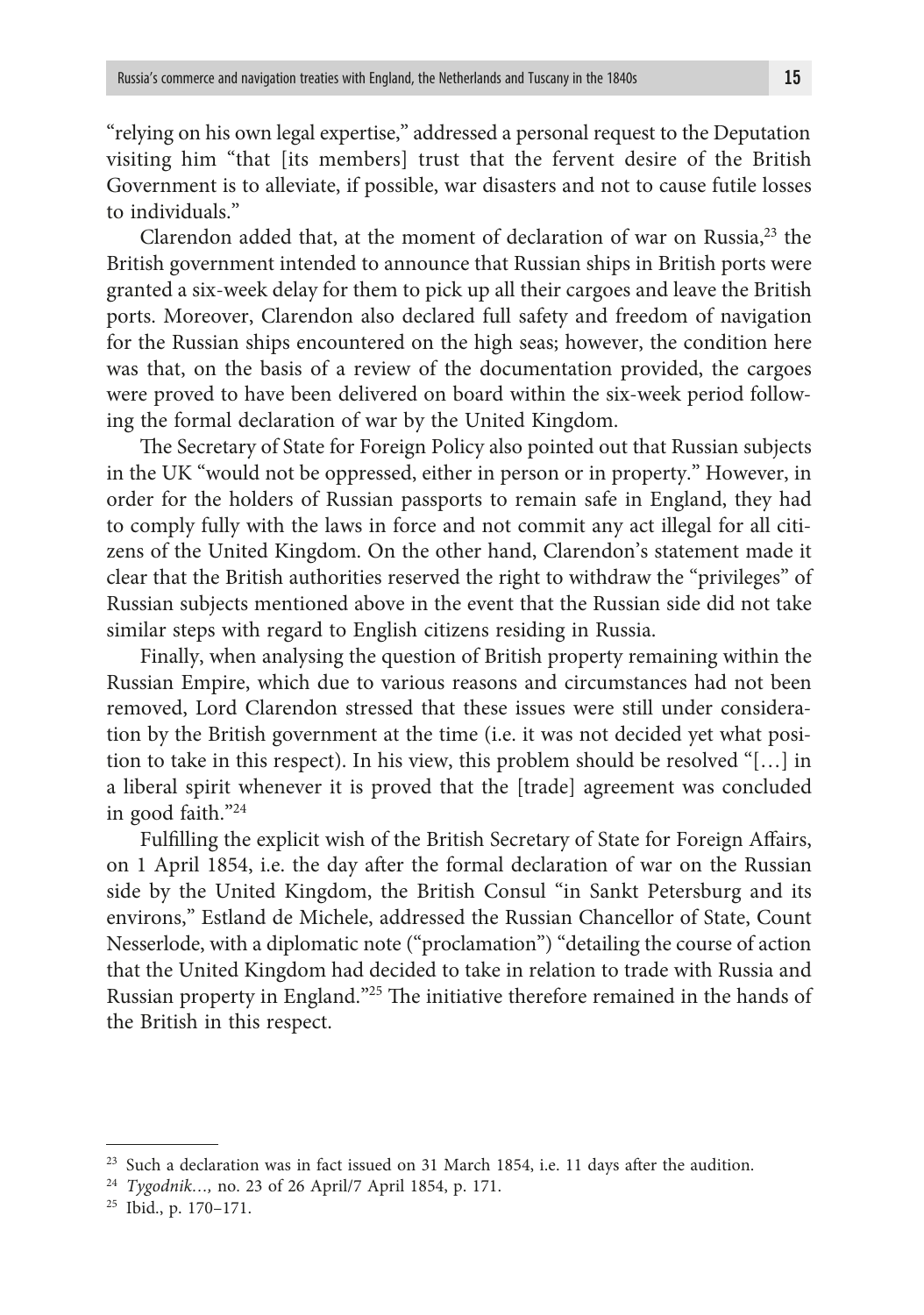### Trade and shipping treaty between Russian Emperor Nicholas I and Dutch King William II dated 1/13 September 1846.

Less than three years after the conclusion of the Anglo-Russian agreement, on 1/13 September 1846, the representatives of the Russian tsar and of the Dutch king, after exchanging their powers of attorney formulated in "due" and "proper" form, concluded a bilateral trade and shipping treaty in Sankt Petersburg along with three "separate articles."26 Both monarchs appointed two plenipotentiaries to conduct the final negotiations and conclude the agreement. Tsar Nicholas I appointed Count Karl Robert Nesselrode, presented as the Chancellor of the State (as stated in the preamble), but actually a secret advisor, a member of the Russian Council of State, a recipient of numerous Russian and foreign decorations, a Knight Grand Cross of the Order of the Netherlands Lion. Wilhelm II, in turn, appointed Baron Willem (Wilhelm) Mollerus,<sup>27</sup> Commander of the Order of the Netherlands Lion, Knight Grand Cross of the Order of the Iron Crown, and at the same time his chamberlain. Significantly, Mollerus was also a Dutch extraordinary deputy and a plenipotentiary minister accredited to the Russian Court.

The final phase of the negotiations was undertaken with a view, as far as possible, to consolidating and extending the mutual "state of friendship and good understanding" and the commercial and navigational relations "so fortunately existing between the two countries and their respective subjects on both sides." The preamble to the treaty also stated that the Mollerus-Nesserlode negotiations had been undertaken with the ultimate aim of finally concluding them, as the talks were of the kind of "arrangements that had long been conducted between the two governments."28

According to Article 13 of the Agreement, after the ratification of the Treaty by both parties (Tsar Nicholas I ratified the Treaty in Tsarskoye Selo on 25 September/ 7 October 1846), $^{29}$  their respective forms were to be exchanged in Sankt Petersburg within two months from the signing, or even earlier if possible. The Treaty was to remain in force for ten years from the date of exchange of the documents, and then for an indefinite period of time, ending twelve months after either contracting party would notify the other of its intention to repeal the Treaty.30

<sup>26</sup> V. N. Aleksandrenko, *Sobranie vazhnejshih traktatov i konventsij, zaklyuchennyh Rossiej s inostrannymi derzhavami*, Varshava, 1906, pp. 161–165. The Russian-language version of the treaty can be found here.

<sup>27</sup> "Willem Baron Mollerus," *genealogieonline.nl*, available at: https://www.genealogieonline.nl/ stamboom-driessen/I73292905.php [accessed: 21 Dec 2018]. Genealogical information on Baron Mollerus can be found here.

<sup>28</sup> *Gazeta…*, no. 131 of 5/17 June 1847, p. 919–920.

<sup>29</sup> V. N. Aleksandrenko, op. cit., p. 165.

<sup>30</sup> *Gazeta…*, no. 134 of 9/21 June 1847, p. 943.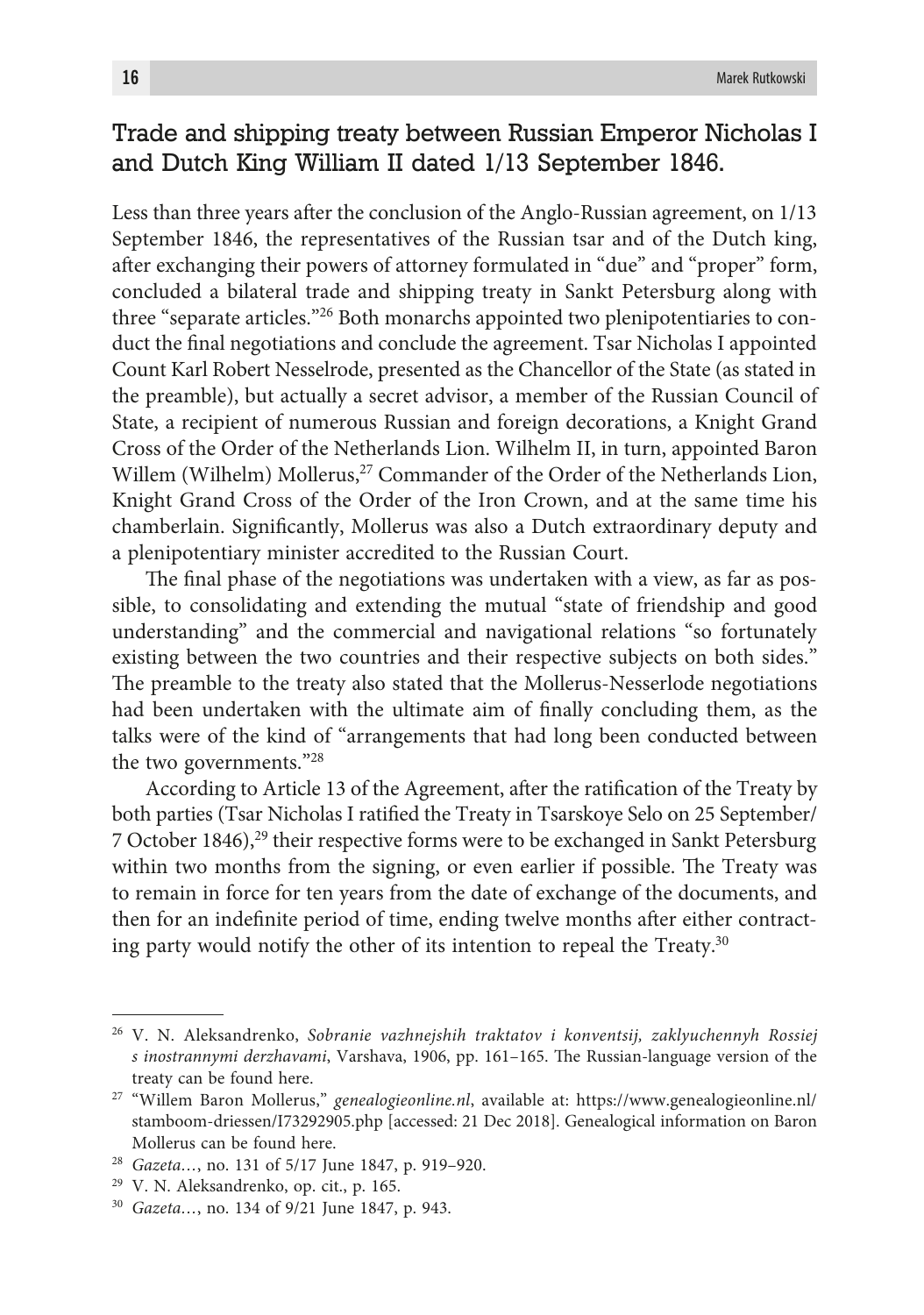Following its hearing at the session of 7/19 May 1847, the Governing Senate in Sankt Petersburg traditionally ordered the publication of the Treaty.<sup>31</sup> The information about the signing of the treaty was then made public and sent from Sankt Petersburg on 27 May/8 June 1847. In the official "Polish" press the details of the agreement began to be published gradually on 5/17 June 1847, in the 134<sup>th</sup> issue of *Gazeta Rządowa Królestwa Polskiego* of the same date.32

The treaty began with the affirmation in Article 1 that Russian and Dutch vessels and subjects would mutually "retain" the freedom to conduct trade and navigate in all parts of the territory of their countries where, at the time of signing, freedom of navigation and trade was in force or where such activity would be authorised in the future in respect of nationals and the merchant fleet of any other nation. The rather general nature of this statement requires the extent of these trade and shipping privileges to be clarified. First of all, it was stated that the subjects of both parties were now granted the unrestricted right to call at the posts, ports and harbours within the possessions of both states; provided, of course, that trade was fully permitted in those places. In order to protect their interests, the Russians and the Dutch were also granted the right to journey and reside in any part of the territories of the contracting states. At the same time, they were provided with identical protection and personal care, as well as the security of their property, that were granted to the locals. This privilege, however, meant an unconditional subordination to local laws and regulations, with particular regard to the commercial and police laws of the host country.

The subjects of the Russian tsar and the Dutch king were not to be subject to any different or higher customs duties, fees or taxes than those which, both customarily and in accordance with the regulations in force, could be imposed (also in the future) on the citizens of the countries enjoying the highest privileged status. This applied to a wide range of activities, whether commercial or industrial, in cities, ports or "any other locations" in both countries.

Moreover, according to this treaty, the Russians and the Dutch were given the same rights as local subjects in administering their property freely throughout the entire territory of the other contracting party, which could be achieved through: a) sale; b) exchange; c) donation; d) legacy; e) or in any other legally permissible manner. The transfer of ownership from one country to another could take place between residents of the Russian Empire and the Kingdom of the Netherlands at the lowest possible cost, since in such cases the transport of said goods was only subject to "deductions or charges" equivalent to those imposed one's own nationals. In the event of the death of a Russian or Dutch subject within the territory of the other signatory country, when no relatives of said subject were present there,

<sup>31</sup> *Polnoye Sobranye Zakonov Rossiyskiy Imperii, Sobranye Vtoroye,* vol. 22: *1847*, Sankt Petersburg, 1848, p. 431. 32 *Gazeta…*, no. 131 of 5/17 June 1847, p. 919.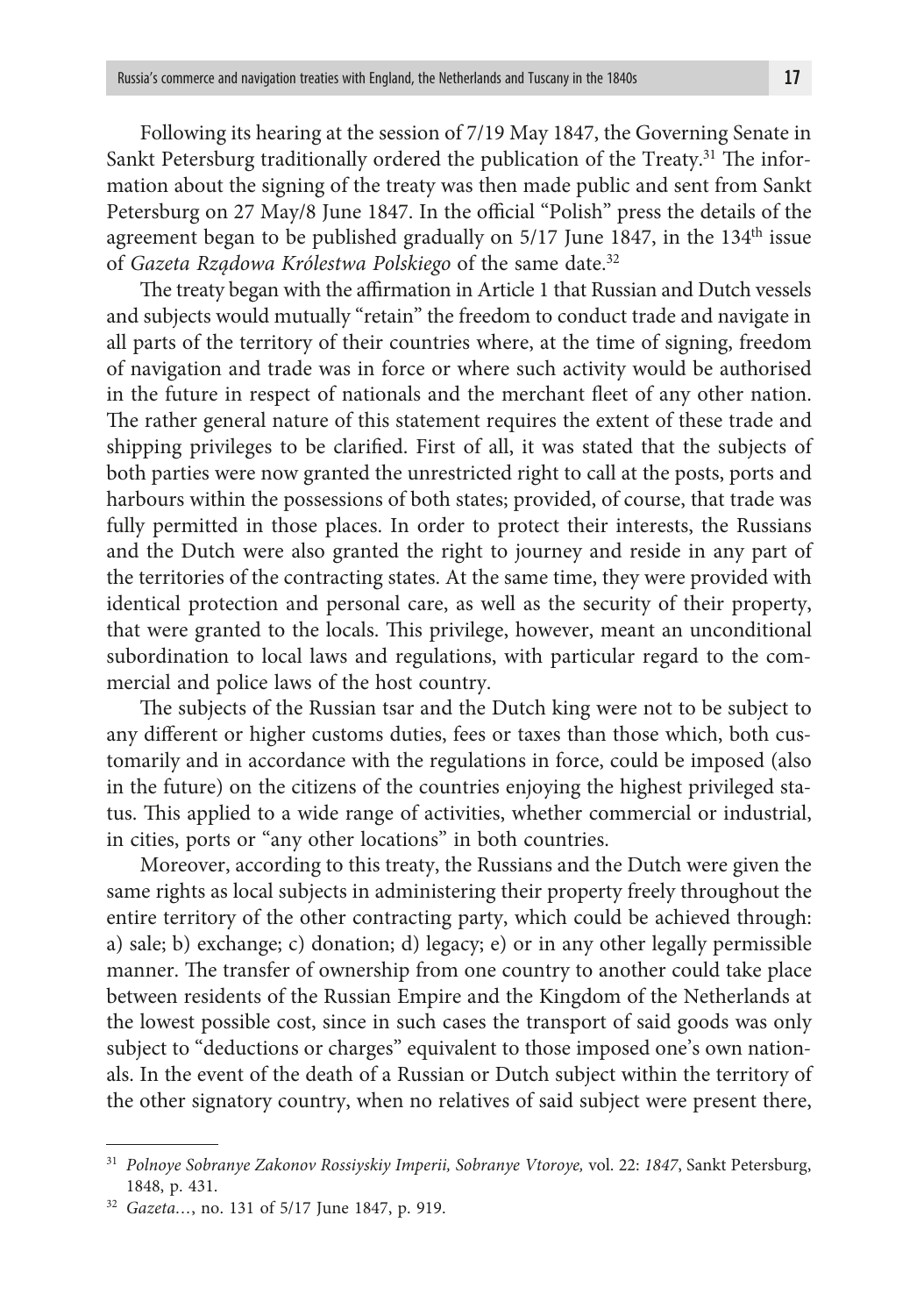the local consul of their country of origin (or even, in the absence of such a person residing at a "reasonable" distance from the place of death, a representative of the local authorities) was obliged to "temporarily administer" their estate under exactly the same conditions as would apply in the event of the death of a local citizen. This "temporariness" lasted until the legal heir would undertake appropriate legal measures to formally take over the estate. It was clear, however, that any inheritance disputes should still be settled at all levels of jurisdiction in accordance with the rights and by the courts of the country in which the inheritance was opened.

Article 4 of the Agreement stipulated that Dutch citizens could choose freely whether to directly engage in commercial or industrial activities in Russia or to appoint representatives for that purpose. Therefore, they could freely and unrestrictedly choose and designate their factors, brokers and agents. The new law guaranteed that the subjects of the Dutch king did not need to pay any fee or salary to those individuals that had not been appointed by them personally as their representatives. At the same time, in each case of concluding a commodity contract, full and unrestricted liberty was guaranteed as to the conditions of purchase and sale and the adoption of said prices for each Russo-Dutch contract relating to import or export from Russia.<sup>33</sup> One exception, however, was the situation when, in accordance with the laws and customs in force, the presence or brokerage by some (commercial) agent was required when concluding a given contract. It goes without saying that the new agreement also guaranteed the Russian subjects the same privileges "in the countries of the Most Serene Dutch King."<sup>34</sup>

The issue of appropriate "treatment" of maritime transport appeared in the Treaty of 13 September 1846 by virtue of its Article 5, where it was underlined at the beginning that both Dutch vessels calling at and leaving ports of the Russian Empire proper and of the Grand Duchy of Finland, and Russian vessels calling at and leaving Dutch ports, should be treated by local authorities in the same way as their own vessels, i.e. "national" or "domestic." This was the case regardless of where the ships had come from and whether they were loaded with cargo / ballast or not. In terms of the payment of the following fees collected in the name and on behalf of the State administration, national officials or associations and institutions: a) ship fees, b) flag fees, c) port fees, d) anchoring fees, e) rafting fees, f) towing fees, g) crane fees, h) sluice fees, i) channel fees, j) quarantine fees, k) storage fees, and l) any other financial charges of a similar nature, it was decided that the vessels having called at one port belonging to a signatory state and subsequently travelling to one or more ports of the same state, would be exempt from paying vessel fees in those ports. The above occurred when: a) the ship called at some port to deposit its entire cargo, b) to collect cargo, c) or to replenish it. The said

<sup>33</sup> Ibid., p. 920.

<sup>34</sup> Ibid., p. 921.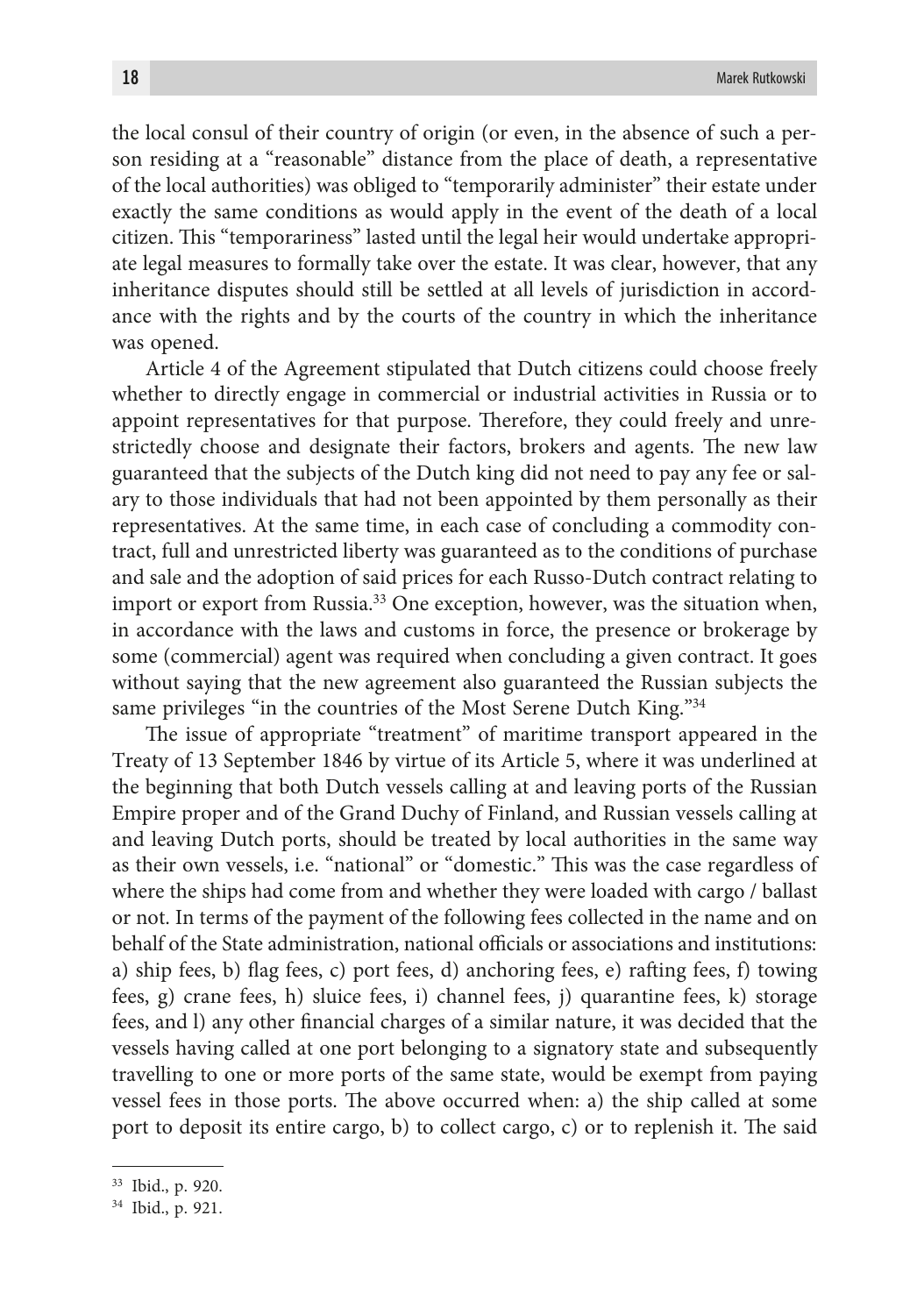exemption was, of course, only applicable upon proof that such fees had already been paid at the first port of call.

The ships which entered one of the ports under the jurisdiction of the other contracting party "out of necessity" did not have to pay any vessel or shipping fees. The condition imposed here was that ships forced by unforeseen circumstances to call at any port of the other contracting party, along with with their cargoes, would leave without "the slightest unloading or commercial activity." However, the unloading and reloading of goods for the purpose of repairing the ship did not count as such. Similarly, the transfer of cargo to a second ship in case when the first ship was found not to be seaworthy would not be considered as such either. Under the provisions of the agreement of 13 September 1846, the notion of "commercial activity" did not include spending money on providing the crew with necessary food.<sup>35</sup>

The agreement also ensured full equality in terms of charges for exported and imported goods, both to and from Russia, as well as to and from the Netherlands. This was first stated with regard to Dutch vessels, both a) those entering Russian ports (or ports in the Grand Duchy of Finland) directly from the Netherlands or from any other place/country, and b) those leaving the ports of the Russian Empire, claiming that any goods carried by those vessels, regardless of their origin, could only be subject to identical charges as those levied on the same goods imported or exported, or possibly in transit on Russian vessels. Subsequently (as described later in the same Article 6), identical rules also applied to Russian vessels importing and exporting goods to the Netherlands.<sup>36</sup>

The significant privileges guaranteed by the Treaty of 13 September 1846 to the Dutch side also resulted in the Kingdom of the Netherlands granting the Russian side certain privileges that are quite unusual in relations with other countries. This was done particularly in view of: a) the Dutch vessels being granted free access to Russian and Finnish ports, irrespective of the place of departure of the vessel and the type of cargo carried on board, while only having to pay the same fees as those imposed on vessels under the Russian ensign; b) "the advantages conferred in this respect on Dutch trade by the current treaty."

The above-mentioned additional rights granted to the Russians consisted in five fundamental issues. The first one involved granting Russian ships and subjects the right to conduct quay trade throughout the entire European territory of the Kingdom of the Netherlands, under the conditions and rules applicable to Dutch subjects. This special privilege additionally included unrestricted access to all Dutch sea ports, which from now on would be fully "open" to Russians. At the same time, the document clearly indicated that no reciprocity would be accorded to Dutch subjects and vessels at the coasts or ports of Russia or the

<sup>35</sup> *Gazeta…*, no. 132 of 6/18 June 1847, p. 926.

<sup>36</sup> Ibid., p. 926–927.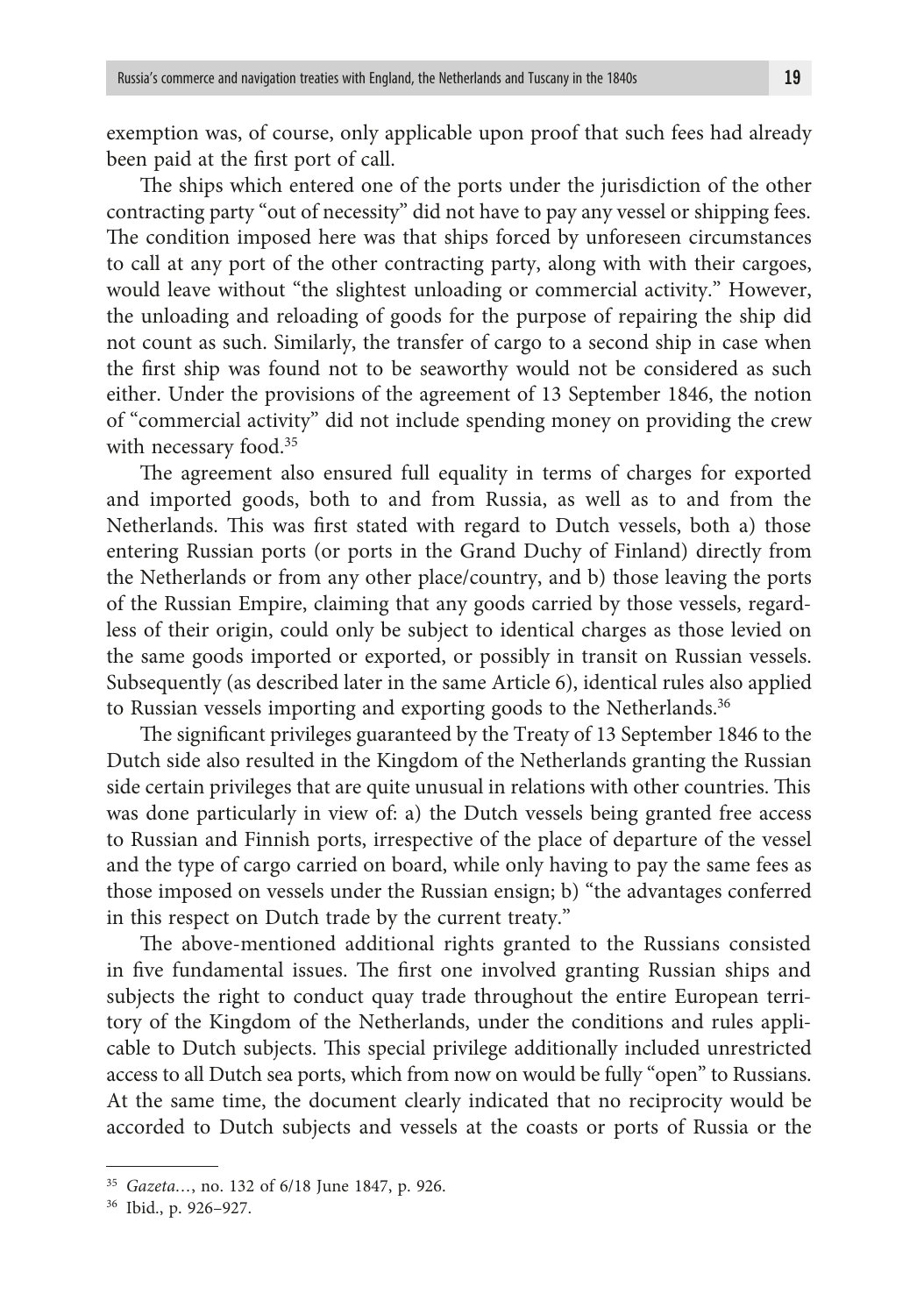Grand Duchy of Finland for this reason. Secondly, the Dutch agreed that Russian vessels arriving from any port of the Russian Empire, loaded with cargo consisting at least in 50% of: a) hemp; b) flax; c) wood; d) wood tar, or f) tar, would enjoy a 20% reduction in rafting fees at Dutch ports, paid in accordance with the general fares applicable to domestic vessels.

Thirdly, the Dutch side agreed that the permanent import tax of two guilders per last of grain be reduced by 10% for grain imported into the Netherlands from Russian and Finnish ports on ships of both contracting parties.

In the fourth special privilege, Dutch King William II agreed to adopt, in the process of introduction of Russian crops and industrial goods into the Dutch territory, the principles customarily applied to the countries enjoying the most privileged status (including both prerogatives already granted and those that could be granted to other privileged European nations). Moreover, the Dutch side confirmed that the Russian ships would enjoy the same conditions "in all respects" in the Dutch settlements as the ships of any other nation enjoying privileged status. This declaration was to be valid during the entry, stay and departure of these ships, regardless of their port of origin, and whether or not they had ballast.<sup>37</sup>

And finally, Wilhelm II committed himself in Article 7 of the Treaty of 13 September 1846 to grant Russian ships in the future all the same privileges and "benefits" that could be granted to other countries in respect of "intermediate shipping" without additional charges and without any restrictions. This privilege was to apply even if specific concessions were granted to some country "in onerous conditions," but with the restriction that in such a case the above first three concessions would be declared inapplicable.38

Tsar Nicholas I, on the other hand, declared that in the selected situations defined in Articles 5 to 7 of the treaty, the provisions of his Edict of 19 June 1845 (referred to in the first part of the present article) were not applicable in trade and maritime relations with the Netherlands. Therefore, the tsar's act in question could not be applied in the context of direct or indirect trade between the Dutch and the Russians, nor did it have the slightest impact on Dutch direct or indirect shipping. Wilhelm II, in turn, ensured that the premiums, refunds and other similar concessions and financial refunds granted to his own national vessels in respect of import and export would also be applied in respect of direct Russian imports or exports on board vessels flying the Imperial ensign.

The crucial issue of ascertaining the nationality of the ships involved in trade between Russia and the Netherlands was solved by the decision to carry out the verification procedure "jointly" based on the laws and regulations of both countries, using documents issued by the competent authorities to: a) the shipowners; b) the captains; or c) the skippers.

<sup>37</sup> Ibid., p. 927.

<sup>38</sup> Ibid., p. 927–928.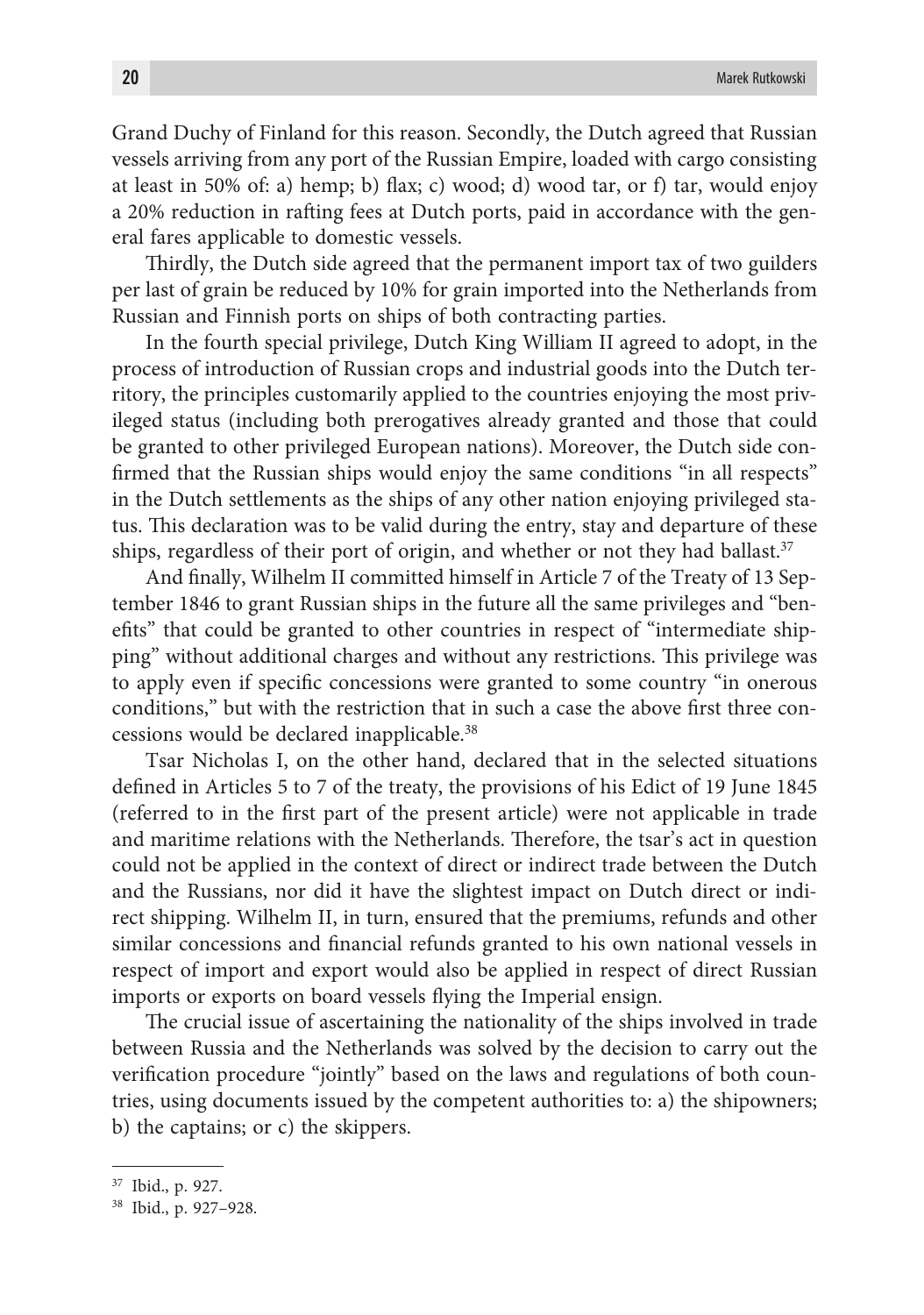In turn, the Dutch and Russian subjects' rights were fully aligned in both countries in all matters concerning: a) anchoring and storing the vessels; b) loading and unloading the vessels in ports; c) the use of port basins; d) bays; e) or harbours, situated on rivers and canals located in the territories of the contracting parties. Ships of both nationalities could leave their berth completely freely and without any hindrance after each loading or unloading of their cargo, while the local authorities had to ensure that no delays be allowed when issuing and returning passports to ship's captains. A possible delay in returning such passports was only possible in two cases. The first one was when a judicial inquiry had to be carried out on board the given vessel. The second exception occurred when, because of financial claims made against the crew by public administration or private individuals, or because of offences committed by anyone from the vessel's crew, the departure of the ship had to be postponed until the matter was fully clarified.<sup>39</sup>

No additional (or higher) charges or customs duties, other than those already levied or to be levied on similar products, but originating in other countries, could be imposed in either country and its dependent on the import of crops or industrial goods of the other contracting party. The same principle was to be respected reciprocally and in respect to exports of crops and industrial goods from both countries. However, a provision was included in the agreement to the effect that a possible ban on the import or export or transit of any goods or crops could only be imposed if it was extended to similar products or crops originating in other countries.

These solutions were complemented by a bilateral assurance that, in the field of trade, customs and shipping, third parties could be granted only such "advantages, privileges and liberties" that would also be guaranteed for the subjects of the other contracting party of the Treaty of 13 September 1846. Depending on whether the relevant concession was granted free of charge or in return for payment, similar principles and obligations were to be applied in the Russo-Dutch trade relations; the compensation applied had to be adequate as much as possible. $40$ 

An even more detailed clarification of the principle of "mutual equality" was provided for in Article 12 of the Agreement, stressing the common obligation to avoid the emergence of inequalities in the treatment of the ships of both countries in the process of purchase of cargo ("products or other commercial objects") on board these ships. For this purpose, the Russian Empire and the Kingdom of the Netherlands agreed not to accord priority or greater importance to items carried on board domestic vessels: a) either indirectly by administrative means, b) either acting through companies or associations engaged in activities on behalf of the state concerned or under its authority, c) or through particular agents.<sup>41</sup>

<sup>39</sup> *Gazeta…*, no. 133 of 7/19 June 1847, p. 934.

<sup>40</sup> Ibid., p. 934–935.

<sup>41</sup> Ibid., p. 935.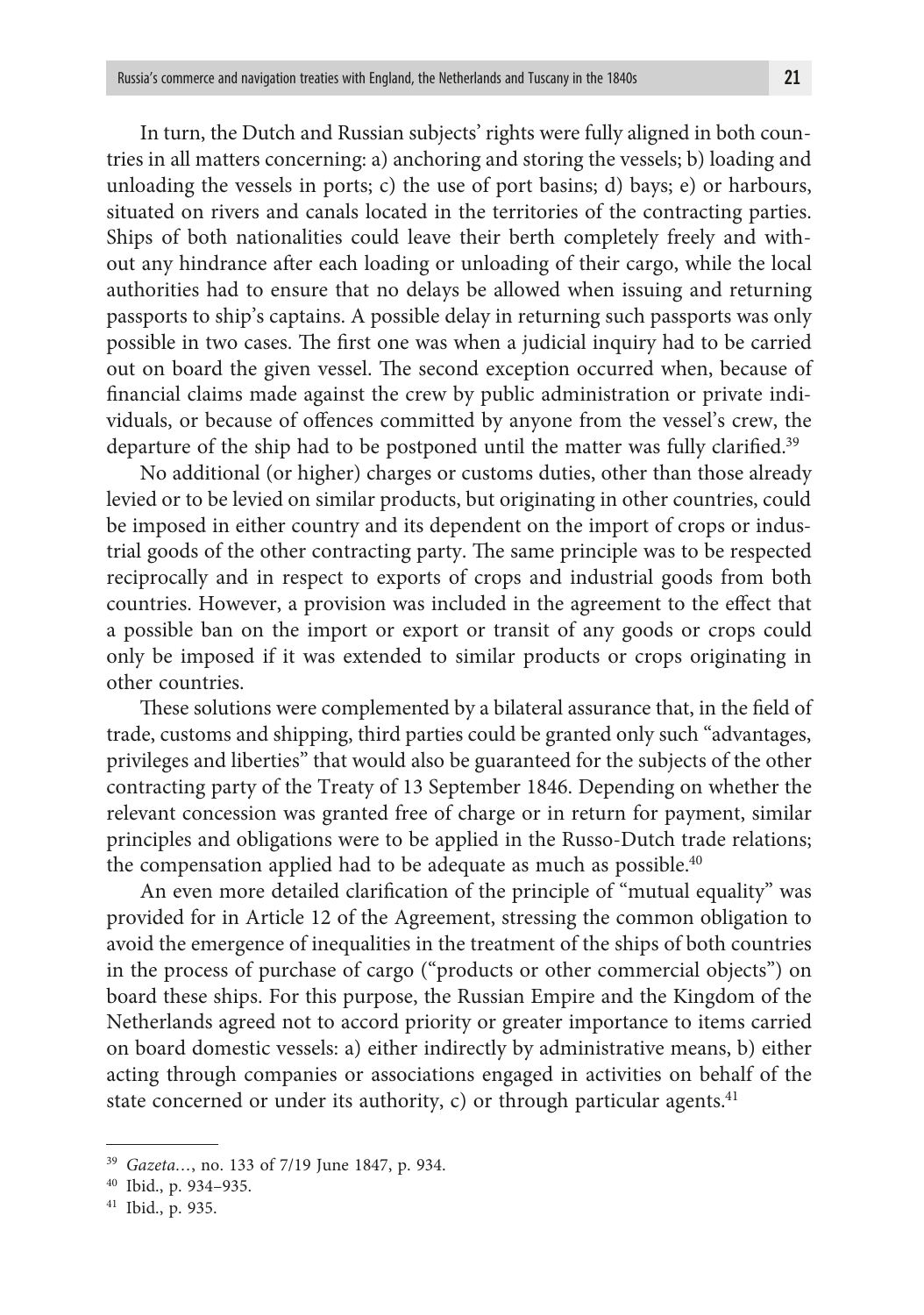As usual, the treaty also covered issues relating to the treatment of "extraordinary cases." In the event of a naval or merchant ship of the other contracting party crashing or sinking, the signatories of the agreement undertook to provide the same extent of assistance as if it were their own vessels. The ships that were involved in accidents or shipwrecks and their parts, and everything that belonged to the equipment of said ship, as well as its food supplies, and all objects and goods salvaged from the sea (as well as money acquired through the sale of goods recovered from the sea) were considered "untouchable." The Act of 13 September 1843 literally stipulated that all these ships and their parts, as well as the recovered goods and objects, etc., would be "unquestionably handed over to their owners or their representatives," provided, however, that the latter proved the legitimacy of their ownership. If, during the occurrence of a specific incident, the owner of the vessel concerned, or at least his representatives, were not at the scene of the incident, the assets described above or the proceeds from their sale, as well as all the documentation recovered from the shipwrecked vessel, had to be deposited with the local Dutch or Russian consul in whose jurisdiction the incident occurred. These consuls, shipowners and, where appropriate, their representatives, were obliged, however, to cover the costs of "salvaging" the ship in question. In addition, a "tax" (price list fee) was usually paid in a given country for the "salvaging" of a vessel in the event of a disaster. A common position was also adopted to the effect that goods recovered from the sea were not subject to any customs duties unless they were used following their return.

With reference to the matter of handling special cases, the signatories of the agreement of 13 September 1846 also raised, in Article 14 of the document, the issue of their formal representations engaged in the legal protection of their shipping and commercial activities. As a result, both parties were granted the right to send their freely appointed consuls, vice-consuls and commercial agents to the territory of ports and municipal entities of commercial nature. They were also provided with "privileges, power [and] exemptions" which, as a rule, were granted to consuls, vice-consuls and agents of countries enjoying the highest privilege status. The document also covered the scenario where any of the consuls, etc. decided, in spite of fulfilling their formal duties, to engage in shipping and commercial activities themselves. In such case, this representative of Russia or the Netherlands was, as a rule, subject to the laws and customs that were in force, in terms of conducting trade activities, for individuals originating from the country they represented, or from another country enjoying the highest privileged status. Particular attention was paid to the status of a consular agent residing in a port or commercial city of the other contracting party from among the latter's local citizens. In such case, that person, despite holding the position of a foreign consul (agent), did not cease to be considered as a subject of their country of birth by the local authorities. As a result, said person was subject to all local laws and regulations in force in the place of their activity. However, such dependence could not in any way limit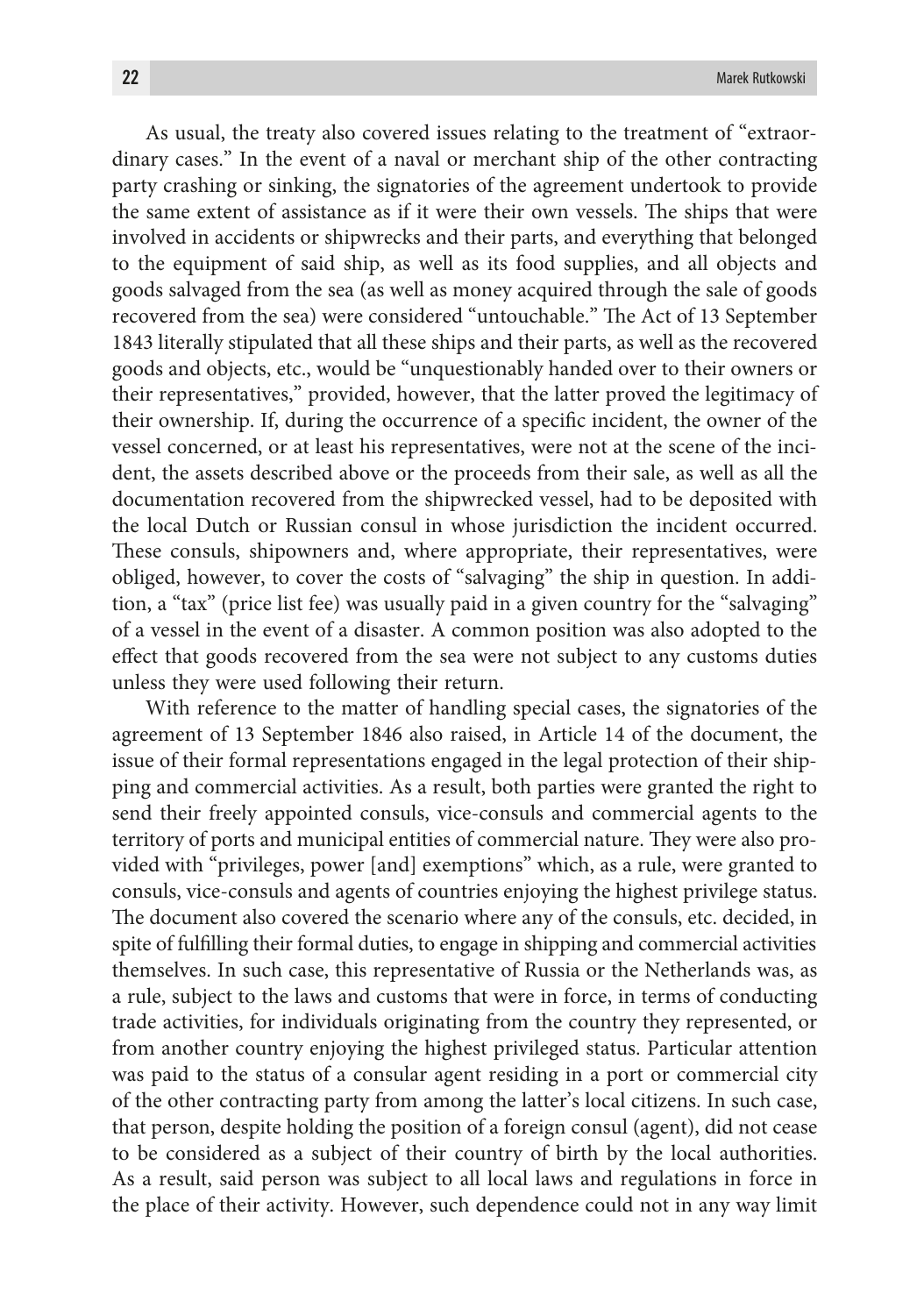the scope or effectiveness of the exercise of their duties, nor could it expose the archives of the consulate to the risk of status of untouchability.42

Dutch and Russian consuls, vice-consuls and commercial agents were empowered to request support and assistance from local authorities in order to possibly lead to the detection, capture, arrest or imprisonment of sailors or any other individuals who had fled from naval or merchant ships of their country. In order to effectively obtain support in such a difficult and "sensitive" matter, however, they first had to travel in person to the seat of the competent judicial authorities or to the places of residence of judges and civil servants, bearing a formal written request for the surrender of the fugitives. Such a petition had to be supplied with relevant ship registers (crew lists) or any other official documentation proving that the individuals in question were in fact part of the crew of the ship. Only a demand supported by such evidence and certificates could, according to the Treaty of September 1843, attain the intended result.

The subsequent procedure after the arrest of the fugitives from a ship of the other contracting party consisted primarily in their detention, at the request of consuls, vice-consuls or commercial agents, in public prisons. The costs of accommodation and meals were covered by "whoever demanded their surrender." The purpose of this practice was to keep the captured fugitives in custody until they could be returned to the ships to whose crews they formally belonged. The second possibility was to send the fugitives directly back to their country of origin, which could be done either on a ship of the deporting state or that of any other country. The detained fugitives could not, however, be imprisoned indefinitely. If, within three months from their arrest, they were not sent back to their country of origin, they regained their freedom. The principle of double jeopardy was also observed in this matter.

However, should a particular fugitive be found in the meantime to have committed any offence in the country of his detention, then the release of the fugitive would be suspended until the local court considered the charge and a sentence was passed. In general, fugitives were not surrendered either if it was found that they were subjects of the country in which they had committed the desertion.

Finally, the Russo-Dutch treaty on trade and shipping unexpectedly included a provision extending the special rights granted to various English yacht clubs in the Russian Empire to similar Dutch associations. For their part, the Russians ensured that their equivalent associations enjoyed the same prerogatives in the territory of the Kingdom of the Netherlands as those granted to the British yacht clubs there.<sup>43</sup>

In their first two parts, concerning privileges and exemptions granted to the Russian side, the additional articles attached to the main treaty ("separate articles")

<sup>42</sup> *Gazeta…*, no. 134 of 9/21 June 1847, p. 941–942.

<sup>43</sup> Ibid., p. 942.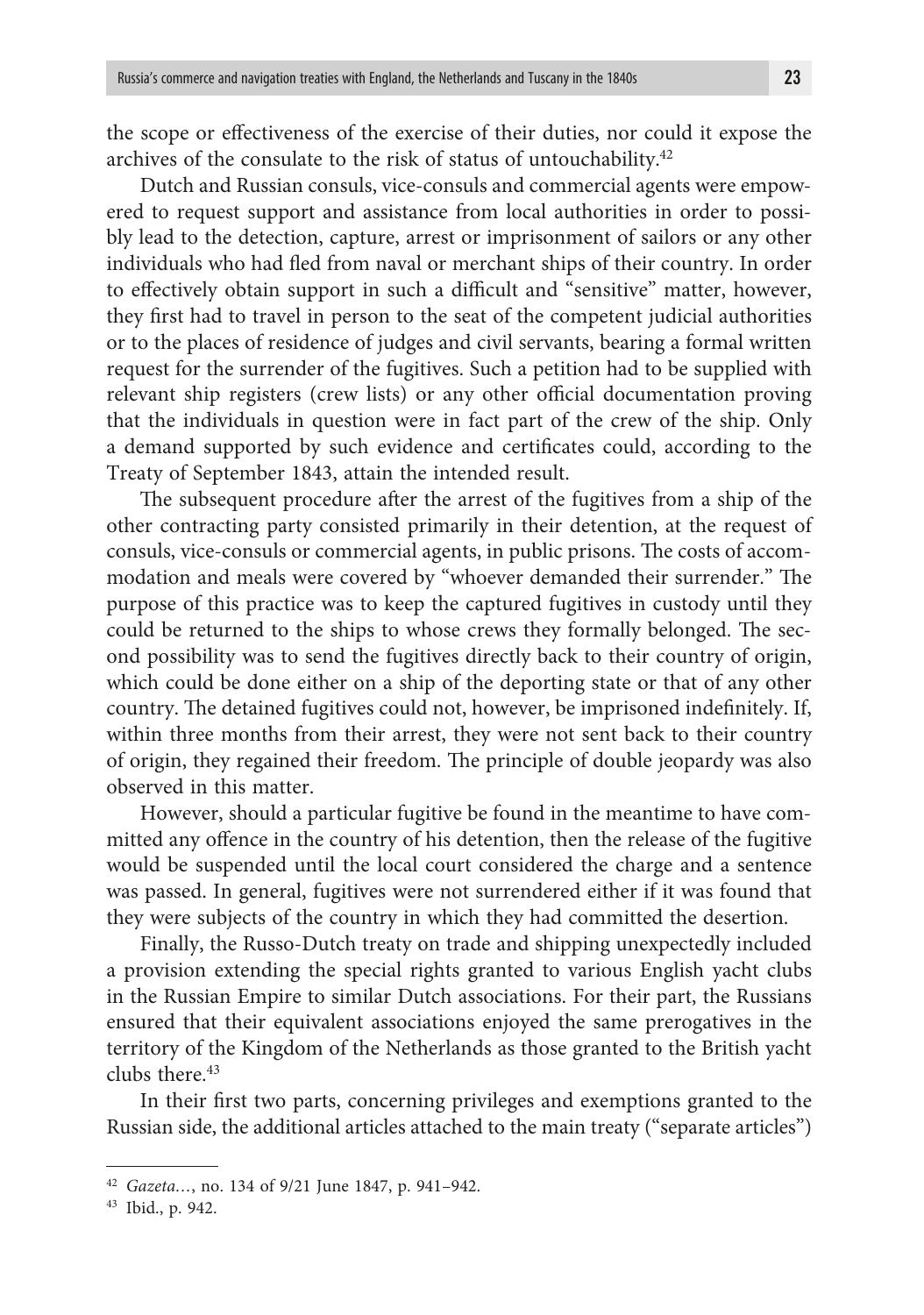did not differ in their content from the similar arrangements concluded in 1843 during the signing of the treaty on trade and shipping with Great Britain. The case was different for the third additional article. Here it was stated *expressis verbis* that two specific privileges "shall not be considered derogatory to the rules of reciprocity serving as a principle of this treaty." The first of these was the general guarantee that possible new prerogatives could be freely conferred by the Dutch authorities in the future on their own nationals: a) "to encourage the building of merchant vessels in the country" b) or to speed up or initiate the process of development of a particular branch of the shipbuilding industry of their choice. The latter contained a similar reservation in respect of any legal, commercial and economic concessions granted by the national authorities to Dutch steam shipping companies.44

### The Declaration on the Equal Rights of Russian and Tuscan Merchant Ships in Russian Ports and Tuscan Possessions of 29 March/10 April 1847.

The last major trade and maritime agreement described here, concluded by the Russian Empire in the period preceding the advent of the Spring of Nations, was the one signed with the Grand Duchy of Tuscany. With the permission of Tsar Nicholas I, on 28 March/9 April 1847, the Russian Chancellor for Foreign Affairs, Count Nesselrode, signed a declaration on "the equal rights of Russian and Tuscan merchant ships in Russian ports and Tuscan possessions." This declaration "was to serve in place of a formal treaty," equivalent in the force of its provisions.<sup>45</sup>

After the declaration was signed by the Tuscan Foreign Minister, Count Luis Serristori,46 it was transmitted to Nesserlode, who exchanged the ratified texts on 2/14 May 1847. This agreement was confirmed on the Russian side not only by Nesselrode's signature itself, but also, which was indispensable in this situation, by the seal of the Russian Ministry of Foreign Affairs. Subsequently, the head of the Ministry of Justice in Sankt Petersburg, Count Panin, submitted the translated text of the agreement to the Governing Senate in order to make it public. After the

<sup>44</sup> *Gazeta…*, no. 135 of 10/22 June 1847, p. 950.

<sup>45</sup> *Gazeta…*, no. 260 of 11/23 November 1847, p. 1991–1993.

<sup>46</sup> *Correspondence Respecting the Affairs of Italy 1846–1847. Presented to Both Houses of Parliament by Command of Her Majesty*, London 1849, p. 283. Major General Count Luis Serristori was Commander of the Order of Saint Joseph, Knight Second Class of the Order of Saint Anna, Knight Fouth Class of the Order of Saint George, and Knight of the Order of Saints Maurice and Lazarus. He was also decorated with the Medal of the Turkish War of 1828–1829. At that time, Serristori was not only Minister of Foreign Affairs of the Grand Duchy of Tuscany, but also Counsellor of State for Finance and War, and Director of the War Department. In 1842 the second edition of his well-known *Statistica dell'Italia*, printed by Stamperia Granducale, was published in Florence.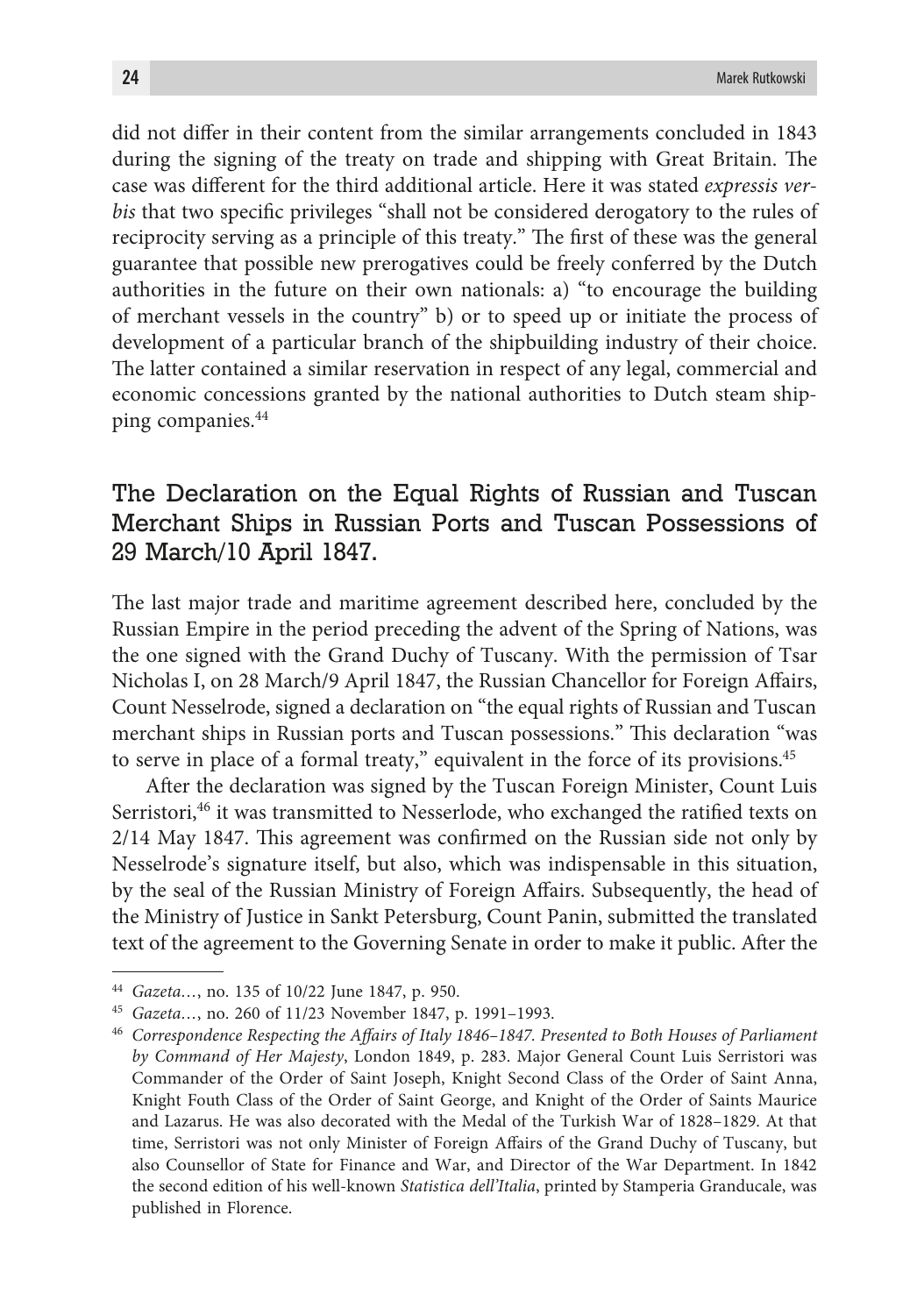appropriate information was sent out from Sankt Petersburg on 1/13 November 1847, the content of the agreement was published in the formal "Polish" press, by the *Gazeta Rządowa Królestwa Polskiego*, issue 260, dated 11/23 November 1847.47

With the mutual consent of both governments, the antedated agreement, set for an eight-year duration, came into force on 1/13 January 1846, although this was rather connected to the date of opening of shipping at the turn of winter and spring of 1846. The rationale behind this solution was the fact that, in practice, the "equality" of the ships of the two countries had since then been fully respected by both parties to the agreement. The formal assumption was that after eight years from the formal date of the beginning of the agreement, i.e. on 31 December 1853, the provisions of the agreement were to be respected automatically for an unspecified period of time. The only chronological limitation was the possibility of terminating the declaration by one of the parties. In that case, the agreement was to remain in force only for a period of twelve months from the date of such notification.48

The text of the agreement itself contained in its preamble the information that Count Nesselrode has signed the Russian version of the agreement only after having received assurances from the Ministry of Foreign Affairs of the Grand Duchy of Tuscany (Leopold II originated from the House of Habsburg-Lorraine)<sup>49</sup> that "no additional shipping fees or customs duties, nor any other special charges," other than those normally imposed on domestic Tuscan vessels, were levied on vessels flying the Russian ensign in Tuscan ports.<sup>50</sup>

Article 9 of the declaration indicated that the solutions introduced had full force of law in all ports of the Russian Empire that were considered trade centres authorised to conduct international trade. They also applied in the ports of the Grand Duchy of Finland. The indisputable reservation here was the obligation to respect full reciprocity in the treatment of Russian ships in the territories of the Grand Duchy of Tuscany.<sup>51</sup>

Article 1 of the Russian version of the agreement therefore provided that within the ports under the authority of the Russian Empire (however without mentioning the Grand Duchy of Finland literally at this point), vessels flying the Tuscan ensign and carrying any cargo or ballast shall be treated during their arrival, stay and departure in a manner identical to that of "domestic," i.e. Russian vessels. This pertained in particular to the levying of local port and navigation charges, i.e.: a) ship fees, b) lighthouse fees, c) rafting fees, d) anchoring fees, e) quarantine

<sup>51</sup> Ibid., p. 1993.

<sup>47</sup> *Gazeta…*, no. 260 of 11/23 November 1847, p. 1991–1992.

<sup>48</sup> Ibid., pp. 1991 and 1993.

<sup>49</sup> "Leopold II, Grand Duke of Tuscany," *Encyclopaedia Britannica,* available at: https://www.britannica.com/biography/Leopold-II-grand-duke-of-Tuscany, "His Imperial and Royal Highness" Leopold II the Great was the ruler of the Grand Duchy of Tuscany from 1824 to 1859.

<sup>50</sup> *Gazeta…*, no. 260 of 11/23 November 1847, p. 1991.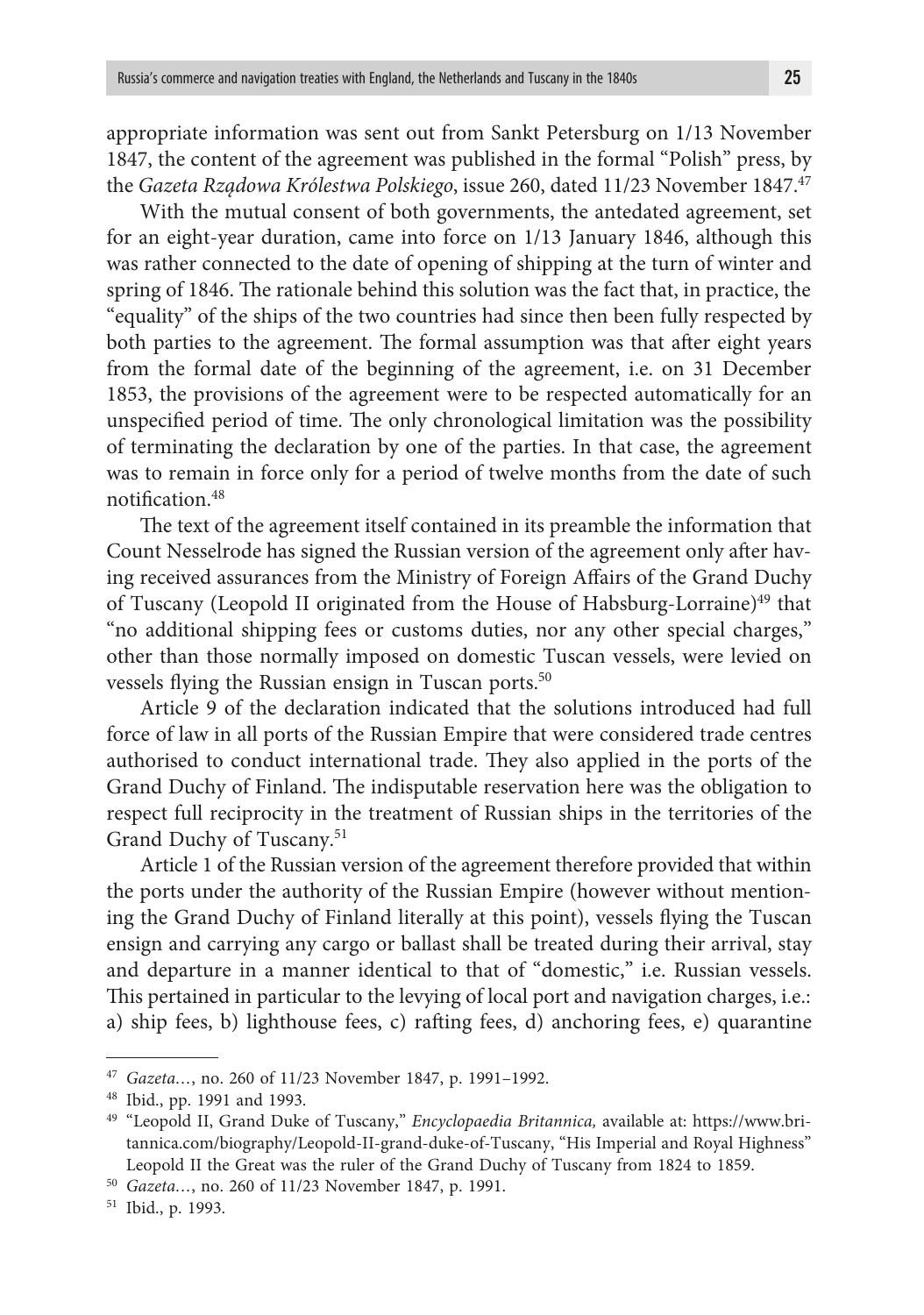fees, f) administrative charges, g) and any other financial charges or "obligations" imposed under any other name. Naturally, in order to avoid possible misunderstandings, the legislator did not fail to point out that this applied to charges levied on behalf of (or for the benefit of) the Tsarist administration, local authorities, or even private institutions.

Moreover, Tuscan ships thus gained the right to import and export all kinds of goods and objects, irrespective of their origin, to and from Russian ports, as well as to put them into storage there within the scope of the trade circulation permitted in the Russian Empire. As a standard, such operations were to be carried out without having to pay customs duties or financial charges other than those levied on the same goods or products imported or exported on vessels flying the Russian ensign. Similarly, the vessels of the Grand Duchy of Tuscany also benefited from premiums and custom duty refunds within the ports of the Russian Empire, and possibly other similar commercial and financial concessions already reserved or planned to be reserved in the future for Russian vessels, both on the export and on the import of goods.

All these privileges and exemptions reserved by the Declaration of 10 April 1847 for the Tuscan fleet and its cargoes were applied in full regardless of the port of origin. Thus, they could enter Russia either directly from Tuscany or from third party ports. Similarly, their final destination, i.e. whether after visiting the ports of Tsarist Russia, Tuscan vessels decided to sail to their home country or head for other countries, did not matter. At the same time, Article 4 of the agreement mentions the lack of the slightest differences in the mutual treatment by Russians and Tuscans of possible shipping and trade fees imposed on ships in the case of "direct" and "indirect shipping."

In view of these mutual concessions and benefits, the Russian side decided, of course, to exempt Tuscan ships and their cargoes (as it had been done in the agreement with the Netherlands) from the validity of Articles 2 and 3 of the Decree of 19 June 1845, imposing strictly defined freight and "excess material" fees on commercial vessels of countries that did not enjoy the highest privileged status. It was also clear that although the scope and nature of this entire range of Russian-Tuscan concessions was essentially broad, it did not include Russian coastal shipping, which the Russian Empire "reserved exclusively to domestic vessels."<sup>52</sup>

As for incidents of an "extraordinary nature," the Declaration of 10 April 1847 guaranteed Tuscan ships the right to call at ports under Russian control, where every ship flying that ensign could seek refuge in the event of a (violent) storm or other dangerous circumstances. Upon arrival in one of the Russian ports, a damaged vessel of the Grand Duchy of Tuscany was entitled to carry out repairs there and to purchase the necessary items and goods. When the vessel was leaving, neither the harbourmaster nor any administrative authority could

<sup>52</sup> Ibid., p. 1992.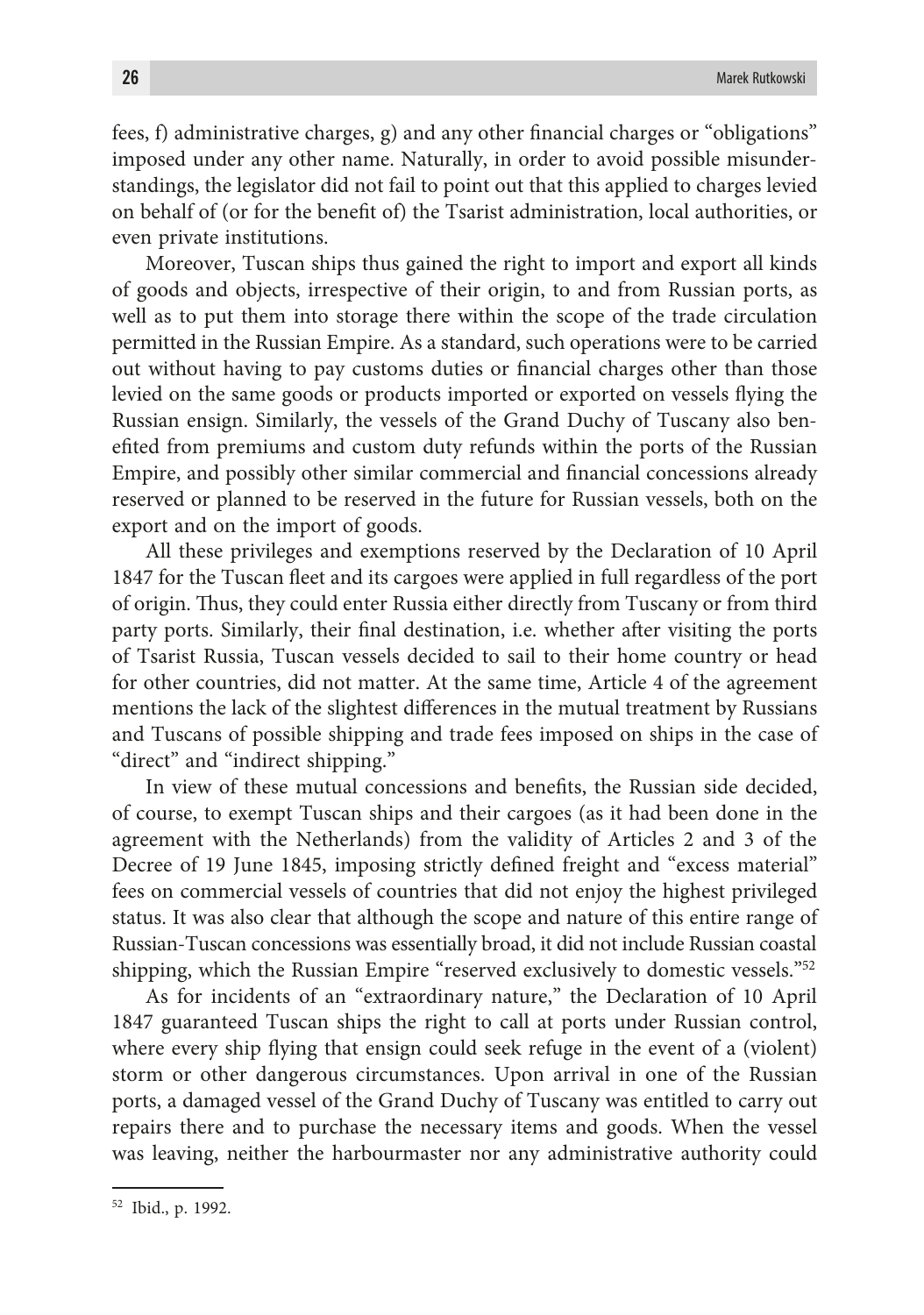impose on such a vessel any port or shipping charges traditionally paid under any name to the Tsarist government. However, these exemptions and guarantees applied only under the condition of a clear confirmation that the reasons which forced the Tuscan ship to suddenly enter one of the ports of the Russian Empire were "substantial and obvious." Moreover, the crew of such a ship seeking refuge could not, during their stay in a Russian port, carry out any commercial activity during the possible unloading and reloading of their goods. Another imperative condition was that such a damaged ship should not remain in the port longer than actually necessary.

On the other hand, the unloading or reloading of goods with the aim of facilitating the effective repair of the ship could not be regarded as a commercial activity. The declaration also expressed a similar view with regard to the purchase of food for the crew of the ship under repair. By contrast, should it become necessary for the captain of the ship to raise funds to cover the costs of the repairs by selling a particular group of goods on board, he was obliged to comply fully with the provisions and scope of the tariff charges in force in the port where the ship had landed.53

In the event of shipwreck, sinking or serious damage suffered by Tuscan ships along the Russian shores, the Tsarist authorities guaranteed, pursuant to Article 8 of the Declaration, covering their entire crews (and, of course, the vessels themselves) with the same care as would be provided to Russian crews and ships in a similar situation.

A wrecked or damaged vessel and all goods carried on board (as well as possible proceeds from their sale) were to be returned to their rightful owners or "to whom they belonged instead." It was however necessary to pay a portion of the value of the ship or goods in the form of a "finder's fee," or rather a "salvage fee," which was also paid in all similar cases by the owners of wrecked Russian ships. Further analysis of the declaration showed that the goods rescued from the sea were not subject to other charges or customs duties, except in cases where they were "suitable for use."54 It was understood that all these privileges and "benefits" were granted to Tuscany by the Russian Empire on the basis of full reciprocity.

#### Conclusion

The signing of a number of trade and shipping treaties and declarations by Tsarist Russia in 1843 and 1846 was undoubtedly an indication of a new direction in the state and economic concepts of the Russian Empire. Their aim was undoubtedly to stimulate trade (in goods and crops) between Russia and Europe. This initiative, which very soon was halted by the events of the Spring of Nations, followed by

<sup>53</sup> Ibid., p. 1992–1993.

<sup>54</sup> Ibid., p. 1993.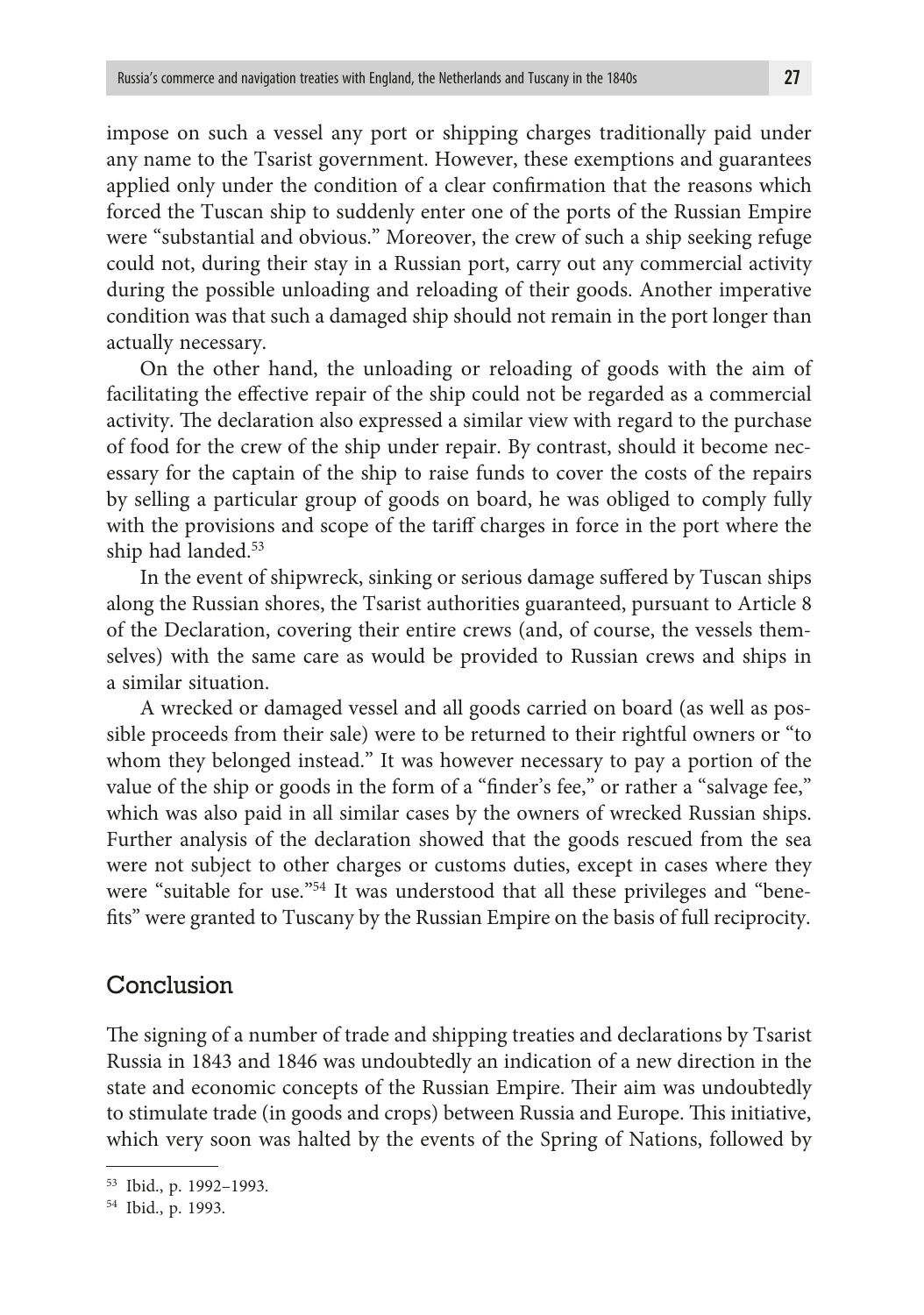the Crimean War, would be continued again with the signing of new trade and shipping agreements since 1857.

Of course, the above treaties and declarations differed from one another, both in detail and in the extent of the directly visible and verbal cordiality (or lack thereof) in mutual relations. The latter can be seen by comparing the agreements concluded with England and the Netherlands; the former when these two treaties are compared with the declaration co-signed by the Grand Duchy of Tuscany. The juxtaposition of these details will certainly allow the researchers involved to examine them more closely. From the Polish point of view, it is important to emphasise the terminology used in the treaty with England to ensure trade with the areas of the former Commonwealth, with the document referencing only estuaries of large rivers beyond the control of the Tsarist state.

It is tempting, of course, to ask the question whether the transformation process started so abruptly in 1843 could have had a chance of success in the context of the quasi-feudal economic structure in Russia at that time. Answering this question would be hard, if not impossible. However, when analysing the entire issue, it is possible to put forward a surprising hypothesis. In the author's opinion, the "treaty-based campaign" of revitalising Russia's trade relations with Europe (apart from its obvious economic aspect) was mainly intended to modernise the country via "external means," i.e. through participation in lively foreign trade, which in turn would automatically impose, by way of competition, the automatic modernisation of the state. In so doing, the remodeling of the state, which appeared indispensable and obvious in the 1840s even for the Sankt Petersburg elites, was pursued through economic revival, rather than through a reform of the social structure (i.e. the emancipation of the peasants), which Nicholas I wholeheartedly opposed. In this sense, this activity in the area of maritime trade undertaken just before the beginning of railway construction in Russia was the last attempt of the quasi-feudal Tsarist Russia to maintain the internal status quo.

### Abstract

In order to increase the participation of the Russian Empire in international trade circulation, the Russian authorities decided in the 1840s to sign a number of international agreements of a commercial or navigational nature. These treaties include, among others, the agreements detailed in the present article, concluded with the governments of Great Britain, the Netherlands and the Grand Duchy of Tuscany. The first of the above agreements was concluded with England, which took place on 11 January 1843. Subsequently, the Russians signed trade and shipping agreements with the Netherlands (13 September 1846) and Tuscany (10 April 1847). In practice, these treaties conferred on both contracting parties the status of their most privileged partners in their economic activities. According to the author of the text, the revival of Russia's commercial relations with Europe was intended to achieve the modernisation of the Tsarist empire through participation in foreign trade, which would in turn boost, by way of competition, the modernisation of the state.